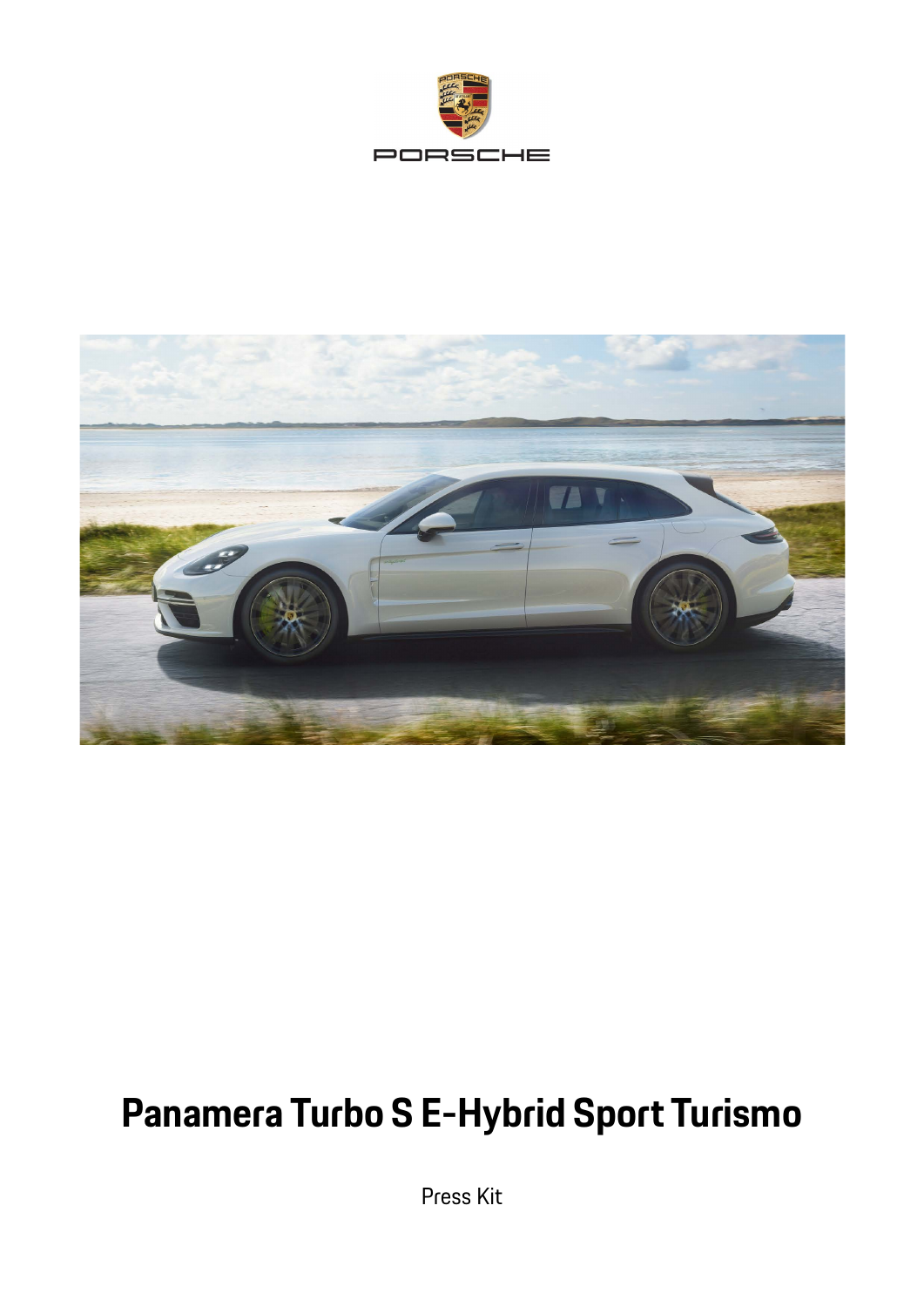# **Contents**

| <b>Fuel consumption and emissions</b>                            | 3  |
|------------------------------------------------------------------|----|
| Highlights                                                       |    |
| Combination of performance, efficiency and everyday practicality | 4  |
| Summary                                                          |    |
| Panamera Turbo S E-Hybrid crowns the Sport Turismo line          | 6  |
| Plug-in hybrid and all-wheel drive                               |    |
| <b>Highest level of hybrid performance</b>                       | 9  |
| Interior concept and connectivity                                |    |
| High standard of everyday practicality and versatility           | 12 |
| Assistance and comfort systems                                   |    |
| <b>Networked intelligence</b>                                    | 15 |
| Chassis and chassis systems                                      |    |
| Wide balance between performance and comfort                     | 16 |
| Exterior                                                         |    |
| New design language for the luxury class                         | 19 |
| Standard equipment                                               |    |
| Innovative chassis systems straight from the factory             | 22 |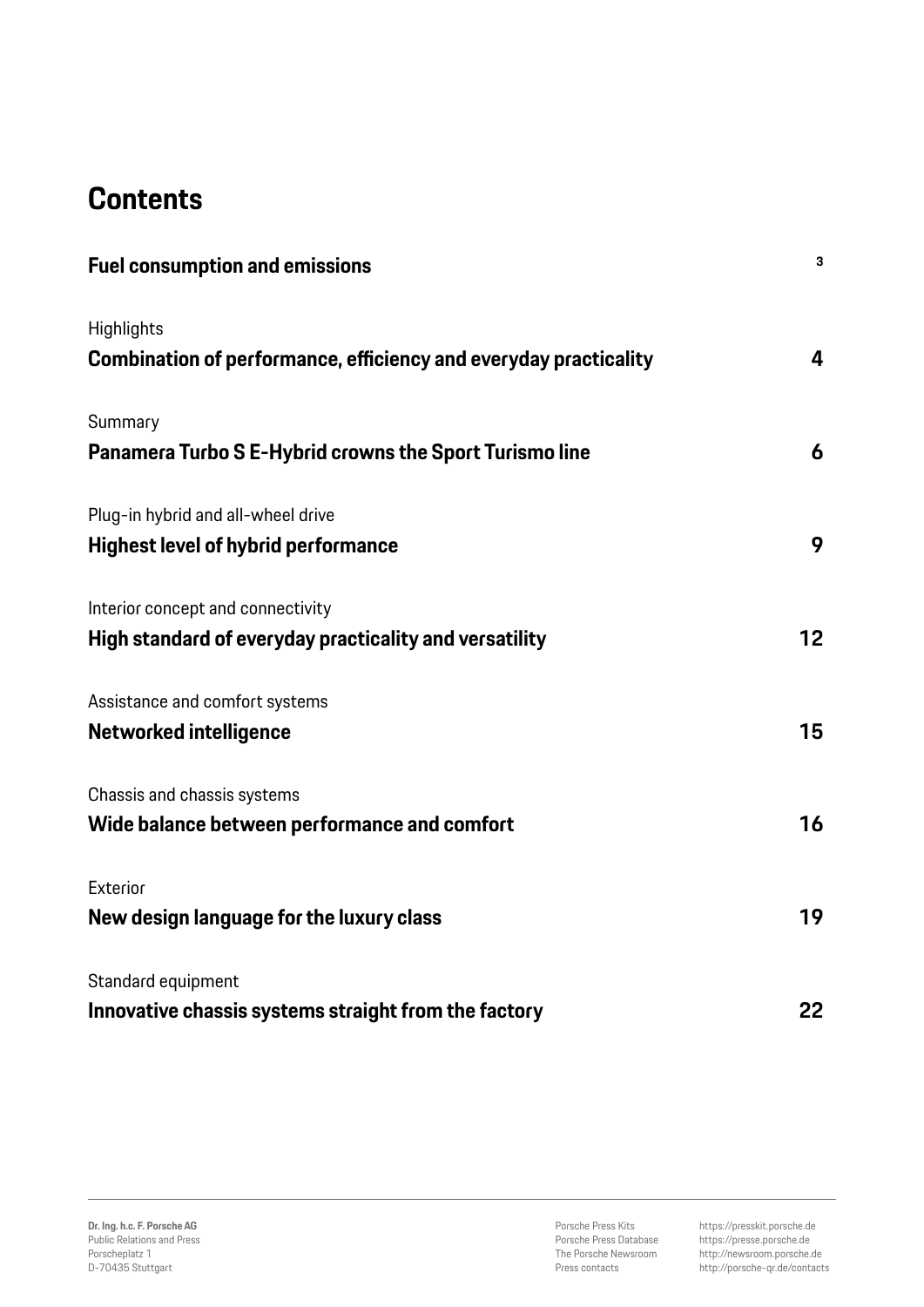# **Fuel consumption and emissions**

**Panamera Turbo S E-Hybrid Sport Turismo:** Combined fuel consumption 3.0 l/100 km; combined energy consumption 17.6 kWh/100 km;  $CO<sub>2</sub>$  emissions combined 69 g/km

Porsche Press Kits Porsche Press Database The Porsche Newsroom Press contacts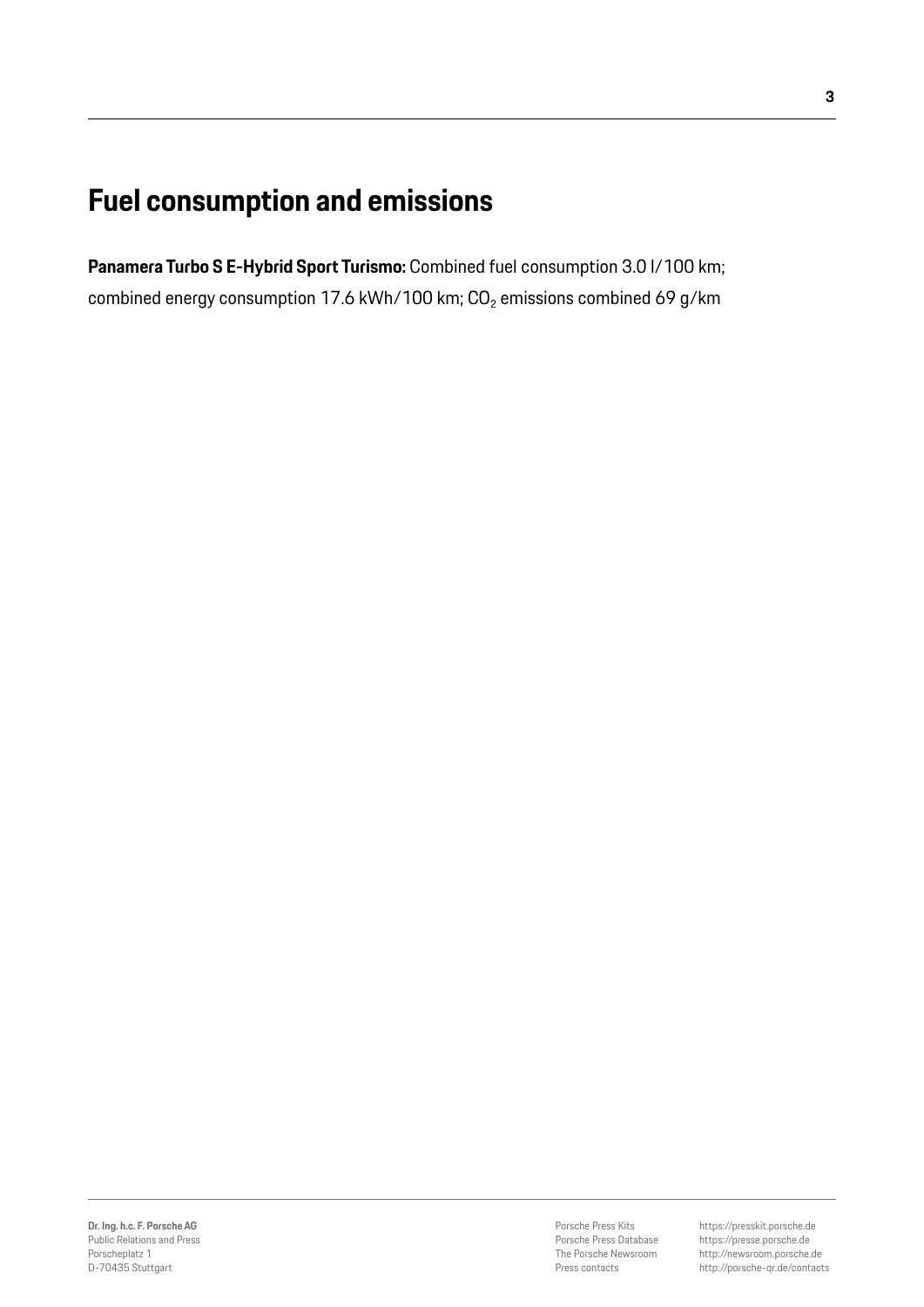### **Highlights**

# **Combination of performance, efficiency and everyday practicality**

### **New flagship of the model line.**

With the power of two engines, the 500-kW (680-hp) Panamera Turbo S E-Hybrid Sport Turismo takes over the top position in the Sport Turismo model line.

### **Accelerates like a 911.**

The plug-in hybrid drive delivers torque of 850 Nm, taking the Sport Turismo to 100 km/h in 3.4 seconds.

### **Inspired by the 918 Spyder.**

The boost strategy was adapted from the 918 Spyder super sports car; the electric drive is not only energy-efficient, but also provides additional thrust.

### **Sustainable use of energy.**

Consumption in the New European Driving Cycle (NEDC) for the Panamera Turbo S E-Hybrid Sport Turismo of 3.0 l/100 km for fuel and 17.6 kWh/100 km for electric power.

### **Emission-free local driving.**

With an electric range of up to 49 kilometres (based on the NEDC), the Panamera Turbo S E-Hybrid Sport Turismo can be driven locally with zero emissions.

### **Extensive equipment.**

The top model features a significantly extended range of standard equipment, including air suspension, ceramic brakes, 21-inch wheels, an active chassis and a Bose® sound system.

Porsche Press Kits Porsche Press Database The Porsche Newsroom Press contacts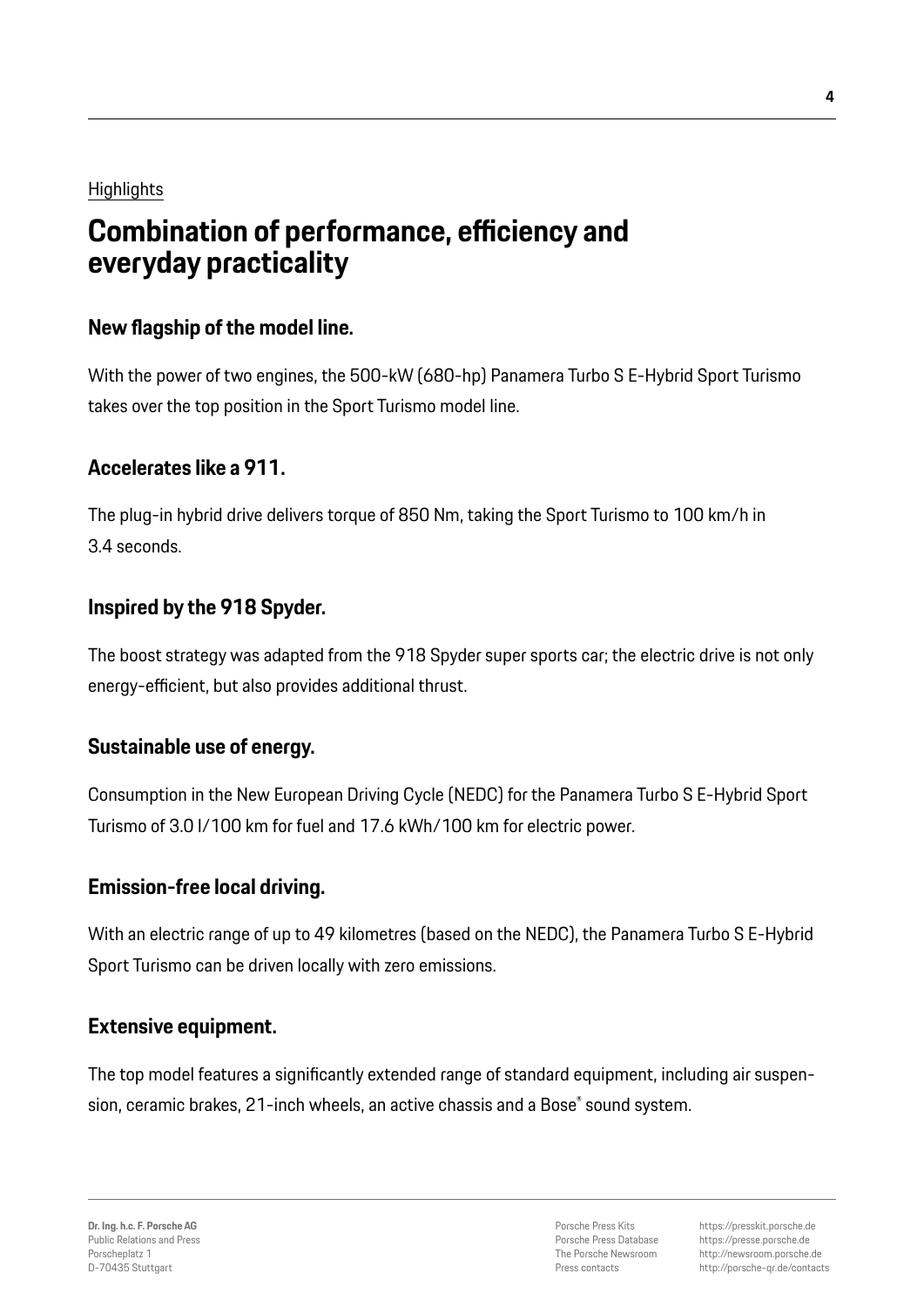### **Avant-garde design.**

The Panamera Sport Turismo received a completely unique design from the B-pillar back and provides a versatile and practical alternative to the saloons in the luxury segment.

### **4+1 seat concept.**

The Panamera Turbo S E-Hybrid Sport Turismo is equipped with three rear seats (2+1 concept) as standard. Two individual seats in the rear are available on request.

Porsche Press Kits Porsche Press Database The Porsche Newsroom Press contacts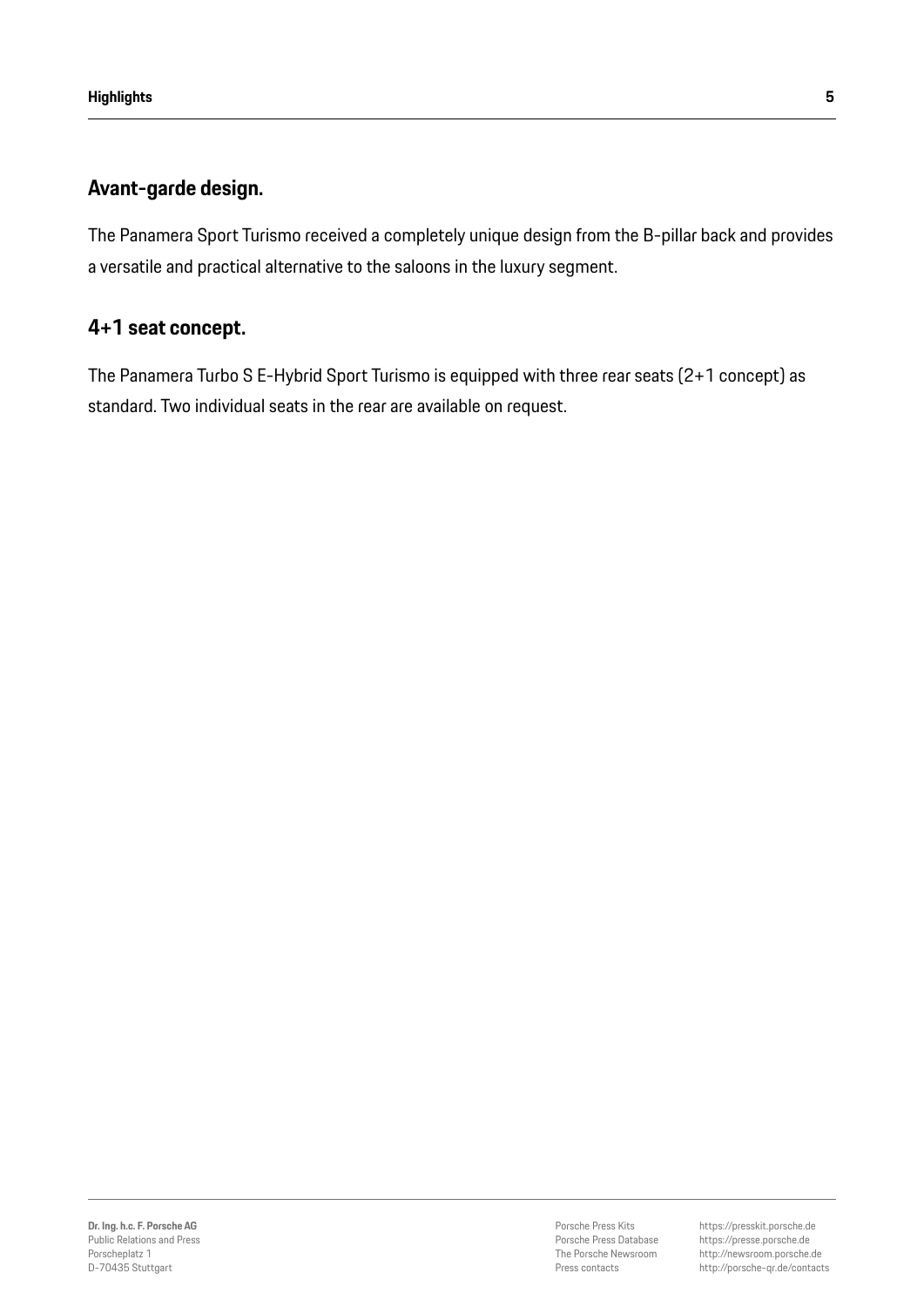### Summary

# **Panamera Turbo S E-Hybrid crowns the Sport Turismo line**

Porsche combines unique design and excellent utility value with extraordinary performance and maximum efficiency, as a powerful plug-in hybrid drive is now being added to the Panamera Sport Turismo model line. In the new Panamera S E-Hybrid Sport Turismo, Porsche combines a powerful four-litre V8 engine (404 kW/550 hp) with a virtually silent electric motor (100 kW/136 hp), resulting in a system power of 500 kW (680 hp). The maximum torque of 850 Nm is already available once the car reaches just above idle speed. The plug-in hybrid drive accelerates from zero to 100 km/h in 3.4 seconds and reaches a top speed of 310 km/h. Average consumption in the New European Driving Cycle (NEDC) is 3.0 l/100 km for fuel and 17.6 kWh/100 km for electric power. The most powerful Sport Turismo can be driven for up to 49 kilometres solely on electric power, therefore producing zero local emissions. It is not just the balance between performance and efficiency that makes the Panamera Turbo S E-Hybrid Sport Turismo unique in its segment; its spatial concept, including a large tailgate, low loading edge, increased luggage compartment volume and a 4+1 seating configuration, means that the new flagship of the model line offers a high standard of everyday practicality.

### **Zero to 100 km/h in 3.4 seconds and a top speed of 310 km/h**

The Panamera Turbo Sport Turismo already offers exceptional performance combined with a high level of everyday practicality, as proven by the fact that it won the "Golden Steering Wheel" award – one of the most important European automotive awards – in the "sports cars" category. Now, Porsche is upping the ante once again: As is already the case with the Panamera sports saloon, a plug-in hybrid now heads up the Sport Turismo model line, once again demonstrating the huge performance potential of hybrid technology: The boost strategy used in the series-production all-wheel drive Panamera Turbo S E-Hybrid Sport Turismo has been adapted from the Porsche 918 Spyder super sports car. Even at 1,400 rpm, the V8 biturbo and the electric motor deliver the maximum system torque of 850 Nm. The decoupler integrated into the hybrid module is electromechanically actuated via an Electric Clutch Actuator. The result is fast response times and a high level of comfort. A fast-shifting, eightspeed Porsche Doppelkupplung (PDK) is used to transmit power to the standard adaptive all-wheel drive system, Porsche Traction Management (PTM). The E-Performance drive allows the vehicle to

Porsche Press Kits Porsche Press Database The Porsche Newsroom Press contacts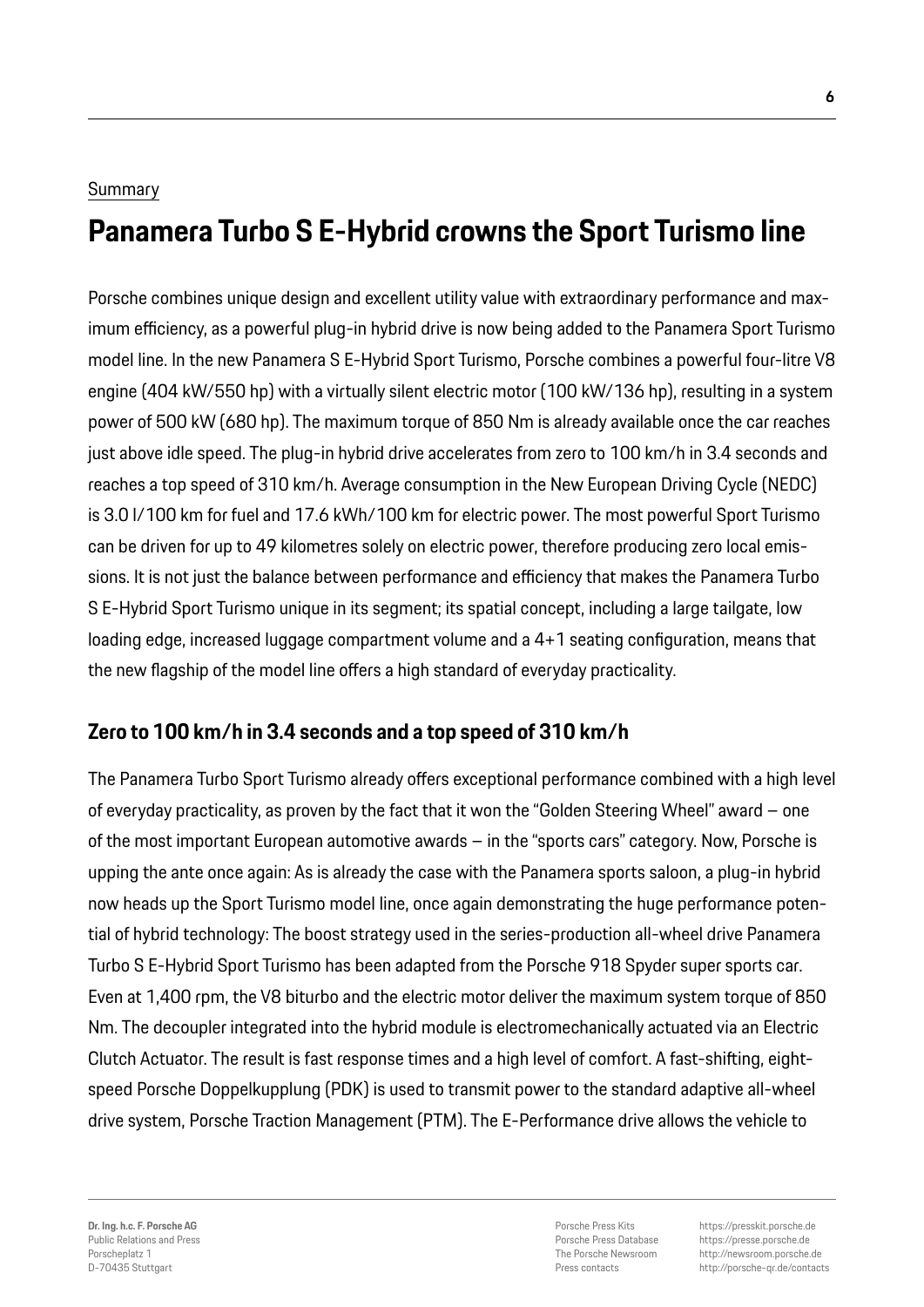sprint from zero to 200 km/h in 11.9 seconds. The top speed is 310 km/h. This performance does not come at the expense of sustainability: The new Panamera Turbo S E-Hybrid Sport Turismo can be powered solely by the electric motor up to a speed of 140 km/h, meaning it can be driven locally with zero emissions. When the battery is at a normal state of charge, the most powerful Sport Turismo automatically starts in electric mode. As soon as the maximum electric range is exceeded, the Panamera activates hybrid mode. The lithium-ion battery has an energy content of 14.1 kWh and can be recharged within 2.4 to 6 hours, depending on the charger and power connection.

#### **Extravagant design, adaptive roof spoiler and 4+1 seating concept**

The Turbo S E-Hybrid Sport Turismo offers all of the innovations of the second generation of the Panamera. These include the digitalised Porsche Advanced Cockpit, ground-breaking assistance systems such as Porsche InnoDrive including adaptive cruise control, and optional rear-axle steering. The standard roof spoiler is unique in the Panamera Sport Turismo segment. Its pitch is set to one of three different angles depending on the driving situation and the selected vehicle settings. It also generates additional downforce of up to 50 kilograms on the rear axle. Up to a speed of 170 km/h, the aerodynamic guide element – a system component of the Porsche Active Aerodynamics (PAA) – stays in its retracted position at an angle of minus seven degrees to follow the roof line, which slopes to the rear. Above 170 km/h, the roof spoiler automatically moves to the performance position with an angle of plus one degree, thereby increasing driving stability and lateral dynamics. When in the Sport and Sport Plus driving modes, the roof spoiler automatically swivels into the performance position at speeds of 90 km/h upwards. PAA also provides active assistance by adapting the spoiler's angle of inclination to plus 26 degrees as soon as the optional panoramic sliding roof is opened at a speed of 90 km/h or above. This compensates for turbulence, thereby reducing noise.

Conceptually, the top-of-the-line model also offers all of the advantages of the new Sport Turismo line resulting from the avant-garde design. The roof line of the Sport Turismo, which is raised in comparison to the sports saloon, allows for easier entry and exit at the rear of the vehicle and ensures greater head clearance. The usability of the luggage compartment benefits from the wide opening tailgate, which is electrically operated as standard, and a loading edge height of just 632 millimetres. Like all Sport Turismo models, the Panamera Turbo S E-Hybrid comes with three rear seats as standard. The two outside seats take the form of individual seats–in keeping with the model line's claim for sporty

Porsche Press Kits Porsche Press Database The Porsche Newsroom Press contacts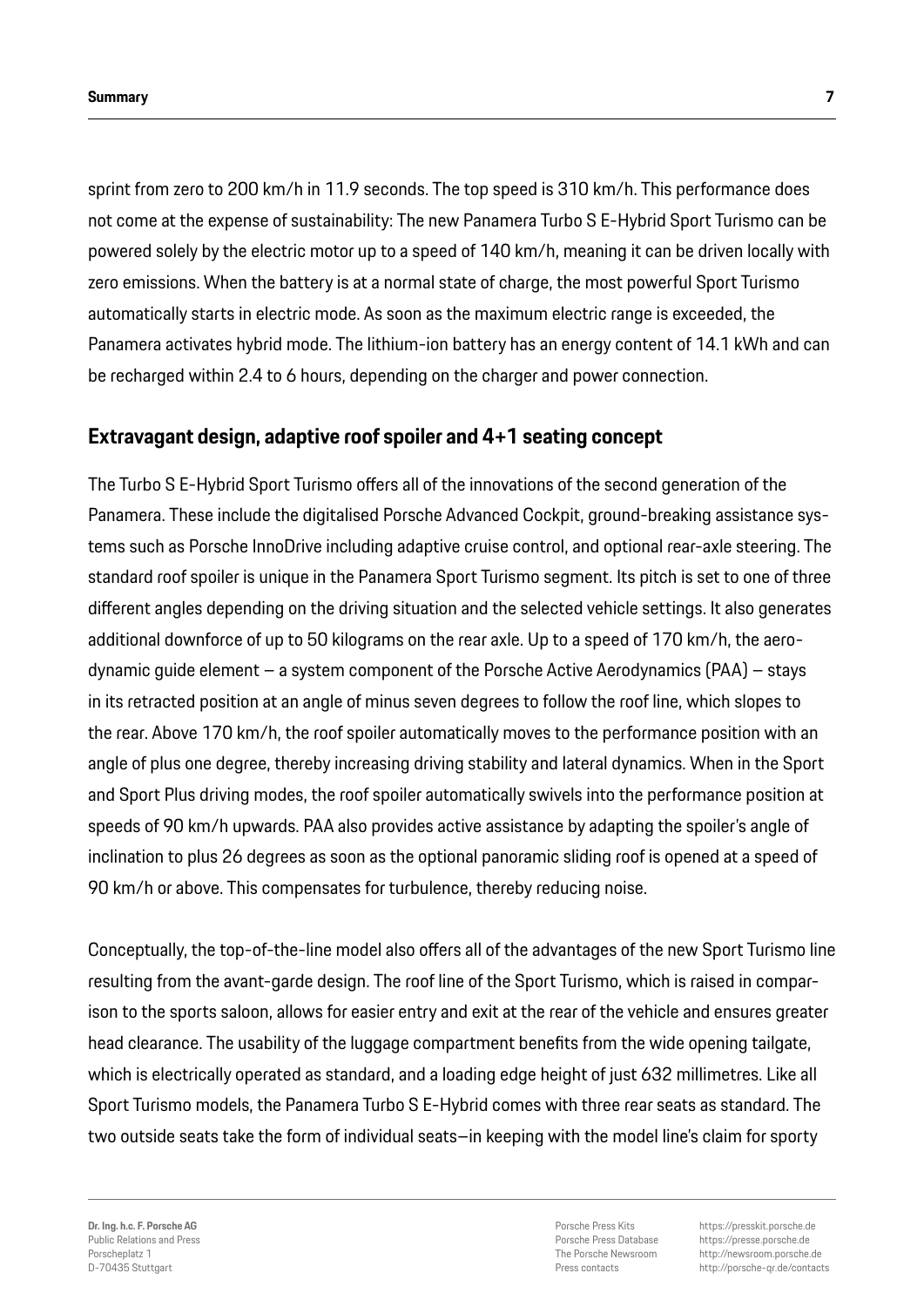performance with maximum passenger comfort–thereby producing a 2+1 configuration at the rear. Two electrically adjustable individual seats for the rear can also be ordered as an option. When loaded to the upper edge of the rear seats, the Panamera Turbo S E-Hybrid Sport Turismo offers a storage volume of 425 litres. The backrests of the three rear seats can be folded down together or individually (in a 40:20:40 split) and are unlocked electrically from the luggage compartment. In this case, the loading volume is increased to up to 1,295 litres.

#### **Extensive standard equipment including ceramic brakes**

The range of standard equipment in the Porsche Panamera Turbo S E-Hybrid Sport Turismo is extensive: For example, it comes as standard with electric Porsche Dynamic Chassis Control Sport (PDCC Sport) roll stabilisation including the Porsche Torque Vectoring Plus (PTV Plus) rear differential lock, the high-performance Porsche Ceramic Composite Brake (PCCB) braking system, 21-inch alloy wheels in a 911 turbo design, Power Steering Plus, the Sport Chrono Package and auxiliary air conditioning. As with all Panamera Sport Turismo models that deliver more than 324 kW (440 hp) of power, the new top-of-the-line model also features adaptive three-chamber air suspension including Porsche Active Suspension Management (PASM) for a broad balance between a high level of driving dynamics and driving comfort.

Porsche Press Kits Porsche Press Database The Porsche Newsroom Press contacts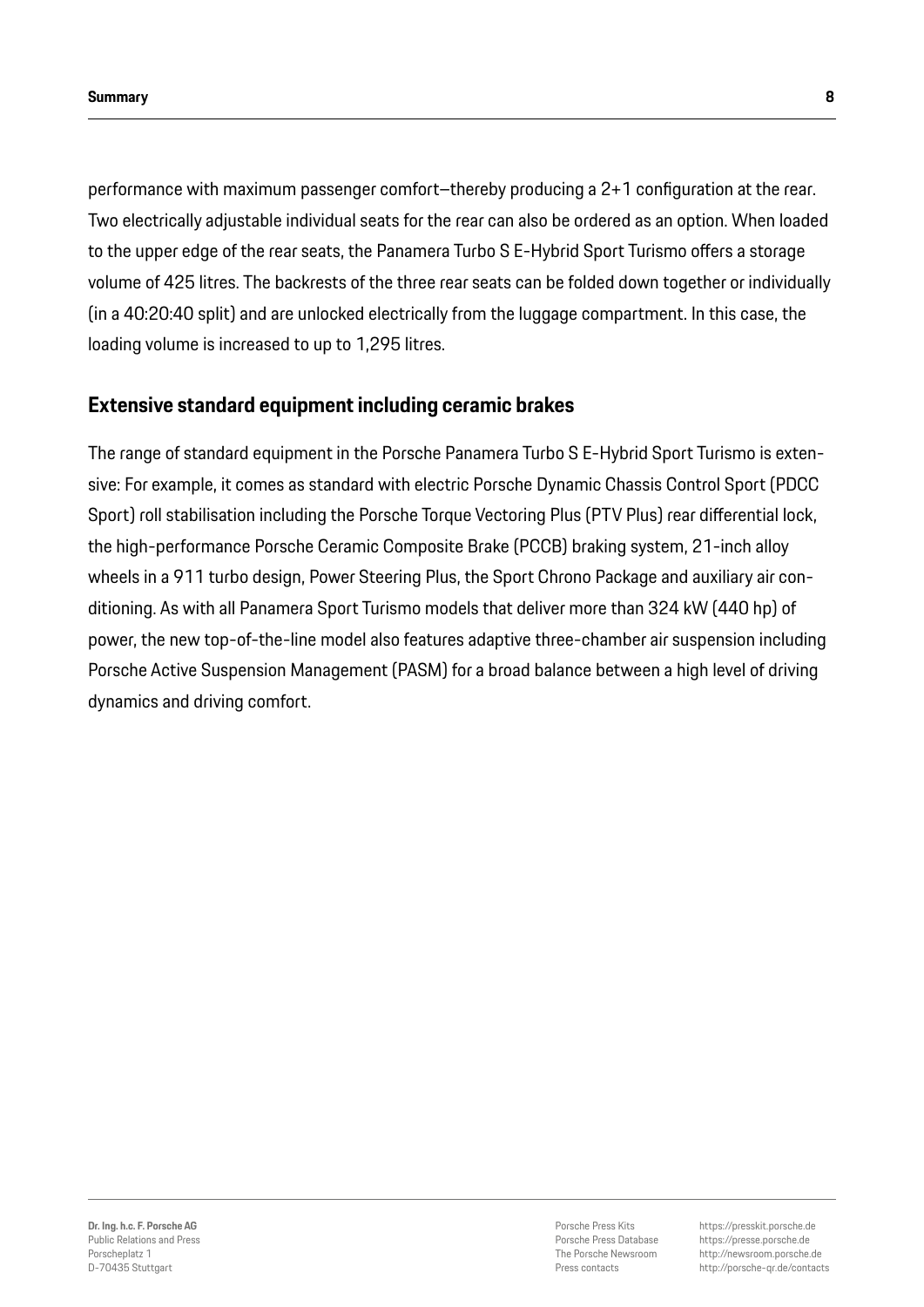### Plug-in hybrid and all-wheel drive

# **Highest level of hybrid performance**

Following in the tracks of the Panamera 4 E-Hybrid Sport Turismo, which is powered by a V6 biturbo engine and an electric motor, Porsche is once again showcasing the huge performance potential of hybrid technology in the Panamera Turbo S E-Hybrid Sport Turismo. In this top model in the line, Porsche combines a 100-kW (136-hp) electric motor with a 404-kW (550-hp) V8 biturbo engine. With the electric motor and the engine working in tandem, the car has a system power of 500 kW (680 hp) and 850 Nm of system torque at its disposal. The boost strategy deployed in the drive was taken from the 918 Spyder: The electric drive not only delivers exceptional energy efficiency, but also additional thrust – creating an additional electric turbo that enables Porsche to rightfully position the Panamera sports car in the same class as its large touring counterparts.

### **Electric Clutch Actuator and fast-shifting eight-speed PDK**

The electric motor and the V8 engine are connected via a decoupler in the Porsche hybrid module. This electromechanically actuated Electric Clutch Actuator (ECA) guarantees fast response times and exceptional comfort. The eight-speed Porsche Doppelkupplung (PDK) is used to transmit power to the standard adaptive all-wheel drive system Porsche Traction Management (PTM). The plug-in hybrid drive enables the new top model to reach 100 km/h in 3.4 seconds. The top speed of the most powerful Sport Turismo is 310 km/h.

### **Liquid-cooled lithium-ion battery**

The electric motor is supplied with power via a liquid-cooled lithium-ion battery with an energy content of 14.1 kWh. The high-voltage battery integrated in the rear is fully charged within six hours at 10 A via a 230-V connection. If the Panamera Sport Turismo uses the optional 7.2-kW on-board charger and a 230-V, 32-A connection instead of the standard 3.6-kW charger, the battery is fully charged in just 2.4 hours. The charging process can also be started using a timer via Porsche Communication Management or the Porsche Connect app (for smartphones and Apple® Watch). Moreover, the Panamera Turbo S E-Hybrid Sport Turismo is fitted with auxiliary air conditioning to cool or heat the passenger compartment even during charging using energy from the power grid.

**Dr. Ing. h.c. F. Porsche AG** Public Relations and Press Porscheplatz 1 D-70435 Stuttgart

Porsche Press Kits Porsche Press Database The Porsche Newsroom Press contacts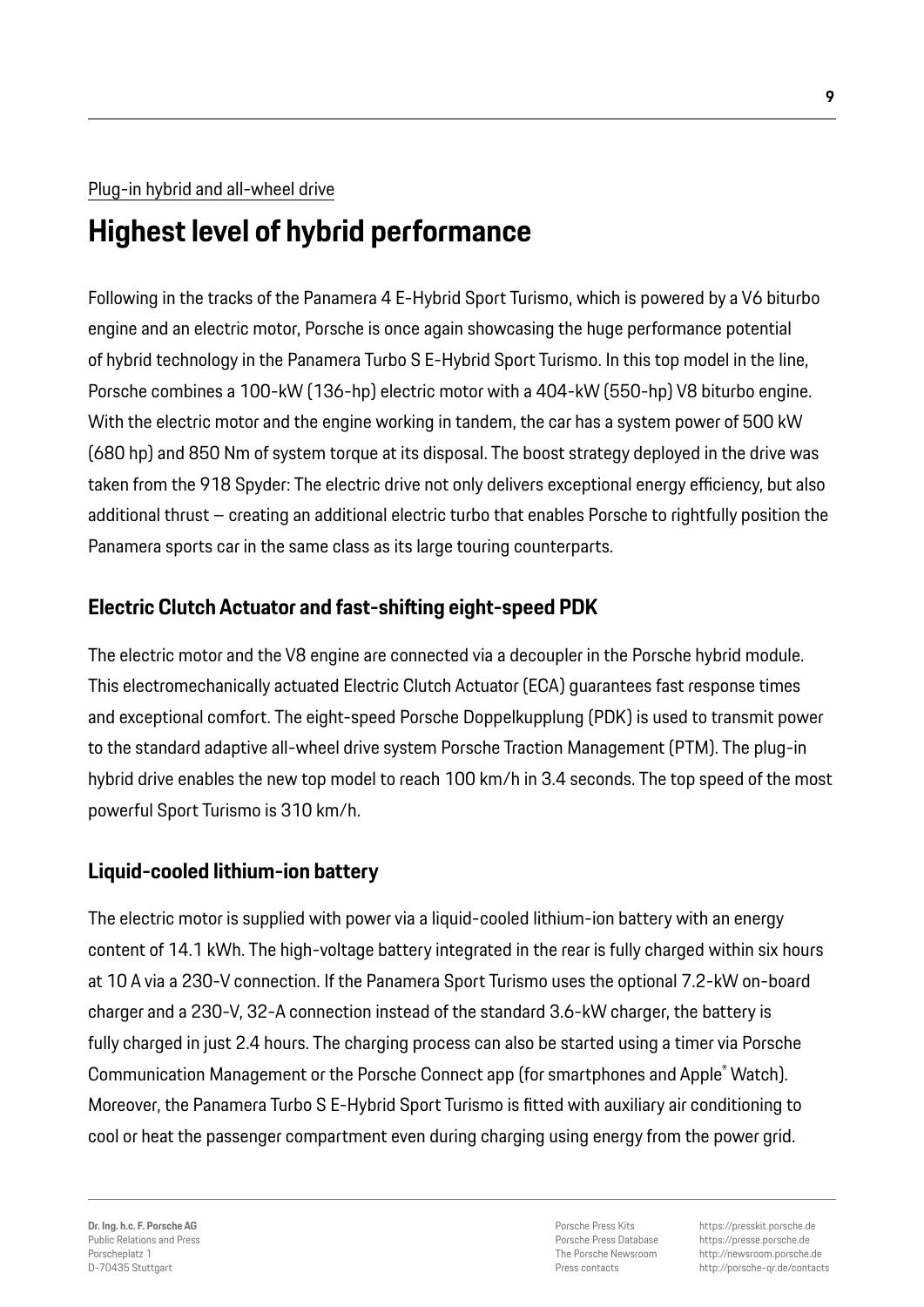### **Start with "E-Power" and A+ energy efficiency class in Germany**

The Panamera Turbo S E-Hybrid Sport Turismo starts in the electric "E-Power" mode as standard. The Porsche therefore drives up to 49 kilometres locally with zero emissions. When a specific pressure point is passed in the accelerator pedal, or when the battery charge level drops below a minimum value, the Panamera switches to "Hybrid Auto" mode, at which point the power from both the electric motor and the engine is available. Consumption in the New European Driving Cycle (NEDC) for plug-in hybrid models amounts to 3.0 l/100 km for super-grade petrol (equivalent to 69 g/km of  $CO<sub>2</sub>$ ) and 17.6 kWh/100 km for electric power. The fact that the Porsche Panamera Turbo S E-Hybrid Sport Turismo has been awarded Germany's top energy efficiency class of A+ proves how efficiently the car converts energy into motion.

### **"Hybrid Auto" mode allows most efficient operation**

The Sport Chrono Package, including the mode switch integrated into the steering wheel, forms part of the standard equipment on the Panamera Turbo S E-Hybrid Sport Turismo. The mode switch and the Porsche Communication Management system are used to select the various driving modes. These modes include the familiar "Sport" and "Sport Plus" modes from the other Panamera models equipped with the Sport Chrono Package. The hybrid-specific modes are "E-Power", "Hybrid Auto", "E-Hold" and "E-Charge".

- **E-Power** In "E-Power" mode, the Panamera Turbo S E-Hybrid Sport Turismo drives up to 49 kilometres on electricity alone for emission-free local journeys.
- **Hybrid Auto** The "Hybrid Auto" mode is a completely new development. When this mode is selected, the Panamera changes and combines the drive sources automatically for ultimate efficiency.
- **E-Hold** The "E-Hold" mode allows drivers to consciously conserve the current state of charge to enable them to switch to electric mode and therefore drive with zero emission – when arriving in an environmental zone, for instance.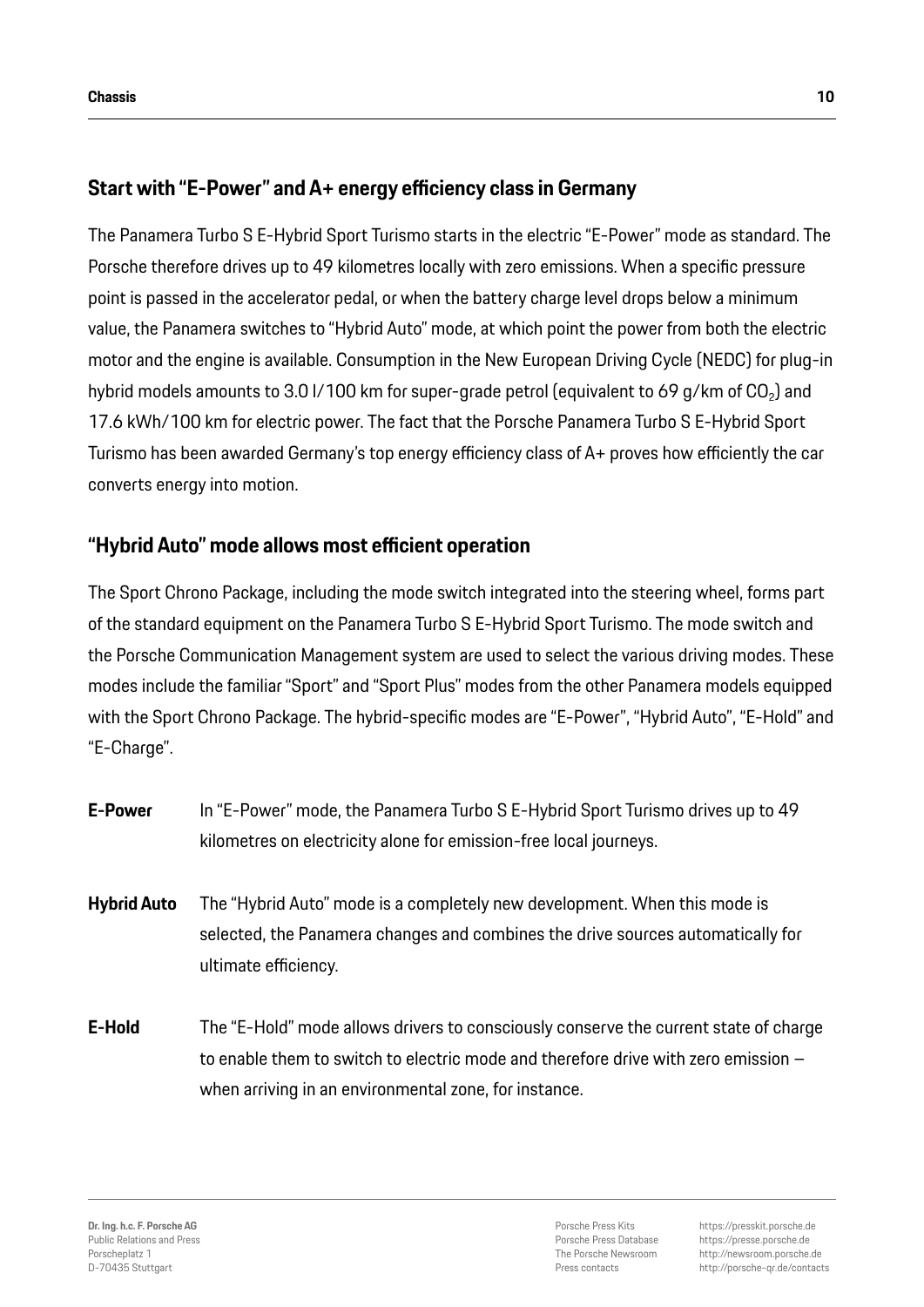**E-Charge** In "E-Charge" mode, the battery is charged by the eight-cylinder engine; to achieve this, the petrol engine generates a higher level of power than is actually needed just for driving.

**Sport and** The highest level of drive performance is made available in the "Sport" and "Sport Plus" **Sport Plus** modes. The V8 biturbo is active continuously in these modes. In "Sport" mode, the battery charge is always maintained at a minimum level to ensure that sufficient boost reserve capacity is available when needed. "Sport Plus" mode is all about maximum performance. The battery is charged as quickly as possible to ensure maximum performance.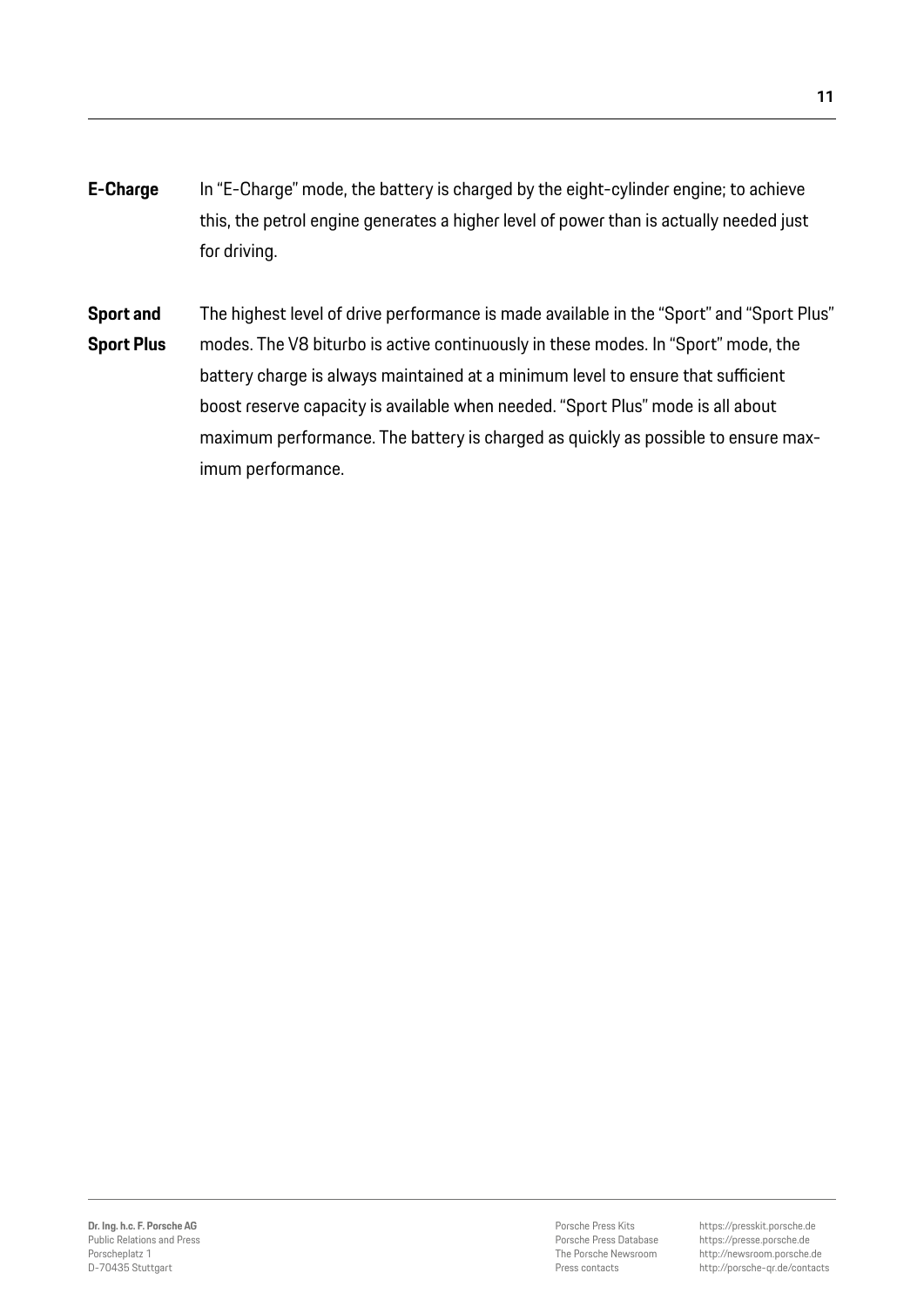#### Interior concept and connectivity

# **High standard of everyday practicality and versatility**

The Panamera combines high levels of comfort, typical Porsche sportiness and an avant-garde design with a high degree of versatility. This makes it an exception in the luxury segment, and represents an alternative for all those for whom the fixed interior structure of a conventional saloon offers too little flexibility. The Panamera Sport Turismo underlines the unique selling point of the model line with an even more versatile rear. The model unveiled in 2017 is the first Panamera to leave the Porsche factory in Leipzig with three rear seats. Two individual seats in the rear are still available as an option. With the rear seat backrests in their normal position, the new Panamera Turbo S E-Hybrid Sport Turismo provides a storage volume of 425 litres. In addition, the backrests of the three rear seats can be folded down together or individually (in a 40:20:40 split) and are unlocked electrically from the luggage compartment. When loaded to roof height, the storage volume increases to 1,295 litres.

The luggage compartment of the Sport Turismo is easy to load thanks to the tailgate that is electrically opened as standard, the low loading edge height of approximately 63 centimetres and the 92-centimetre-wide luggage compartment width between the wheel housings. Even heavy golf bags can easily be stowed on the 1,088-millimetre long loading floor. If the Sport Turismo is fitted with comfort access, the tailgate can be opened and closed simply with a foot gesture; the vehicle detects authorised users via the key signal.

As an option, Porsche also offers a loadspace management system for the luggage compartment of the Panamera Turbo S E-Hybrid Sport Turismo. This versatile system for the secure transportation of all manner of objects includes two rails integrated in the loading floor, four lashing points and a luggage compartment partition net. A retractable luggage compartment cover comes as standard. And if a laptop needs a quick charge en route to a meeting, this can also be done via a 230-volt electrical socket, included in the luggage compartment on request.

Porsche Press Kits Porsche Press Database The Porsche Newsroom Press contacts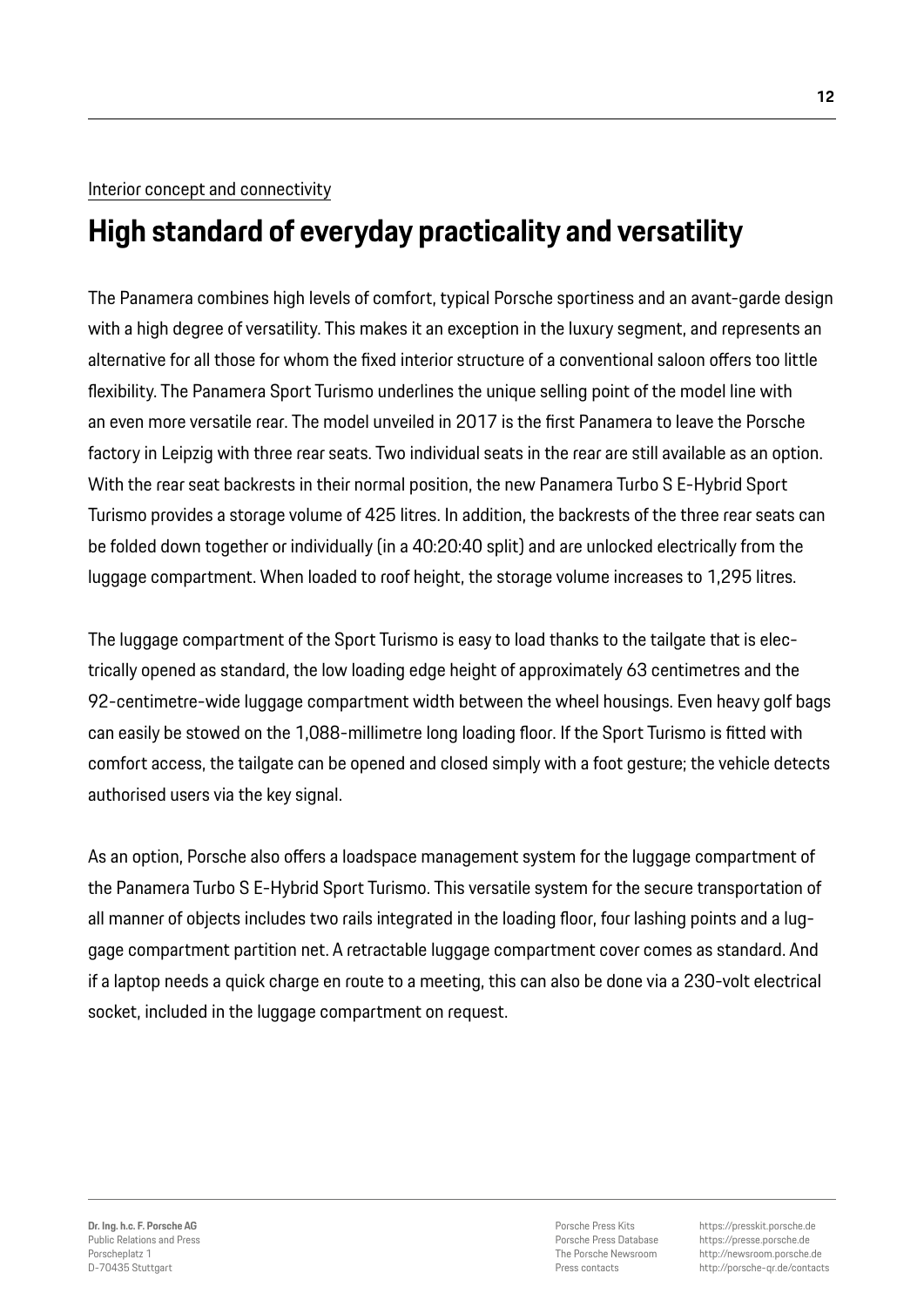### **Porsche Advanced Cockpit with hybrid-specific displays**

A general feature of the second-generation Porsche Panamera is its digitised display and control concept, in the form of the standard Porsche Advanced Cockpit with touch-sensitive panels and individually configurable displays. The interactive cockpit takes the form of two seven-inch screens. The Panamera Turbo S E-Hybrid Sport Turismo is distinguished from other cars in the model line by its unique power meter for hybrid driving, with an "Acid Green" indicator and "turbo S" logo. The power meter provides data such as the amount of electrical energy currently being used or the energy being recovered through recuperation.

A 12.3-inch touchscreen in the centre console functions as a central PCM control and display unit, via which the driver can access various items of hybrid-specific information. The boost assistant and hybrid assistant are both practical and informative. The boost assistant display shows the energy available for boosting, while the hybrid assistant provides various visual signals for regulating the electric drive power.

Among the other "Porsche E-Performance" features are the Sport Chrono Package as standard. This includes the MODE switch integrated in the steering wheel, which is used to activate four different driving modes. As in the case of the other Panamera models equipped with the Sport Chrono Package, these are the familiar "Sport" and "Sport Plus" modes as well as the "Sport Response button" for accessing maximum performance. The two hybrid-specific modes "E-Power" and "Hybrid Auto" are also included. Two additional modes – "E-Hold" and "E-Charge" – are controlled via Porsche Communication Management (PCM).

### **Controlling the hybrid functions via Porsche Connect**

One of the standard functions of PCM is Porsche Connect Plus. This interface to the online world includes Apple® CarPlay and the Porsche Car Connect app (PCC). Drivers of the new Turbo S E-Hybrid Sport Turismo can use the smartphone and Apple® Watch app to access hybrid-specific Porsche Connect Services, including battery and charge management and the ability to control hybrid functions remotely. The battery and charge management feature, for example, allows the driver to view important information about the charge status of the car, including the purely electrical range and

Porsche Press Kits Porsche Press Database The Porsche Newsroom Press contacts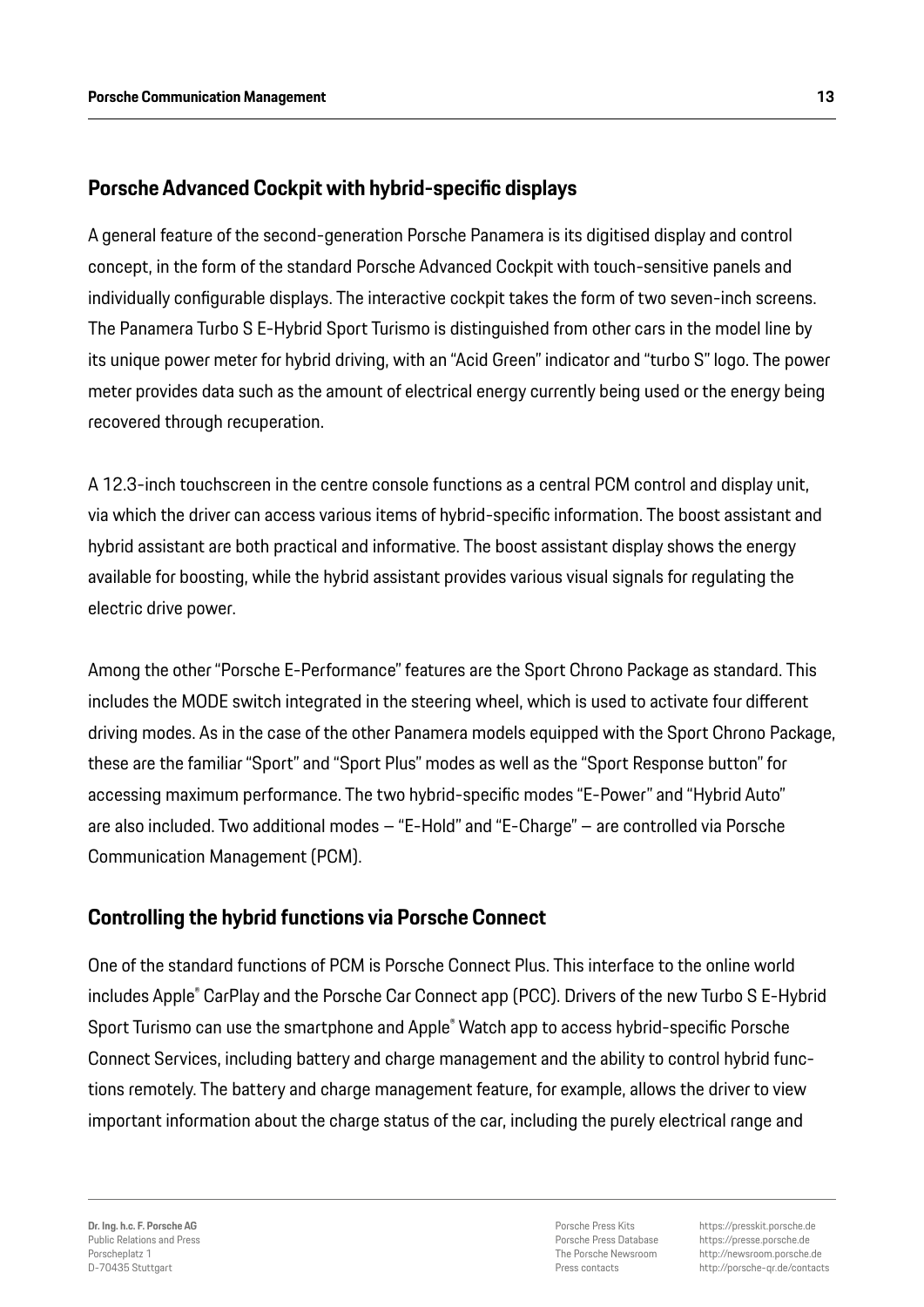total range, the current state of charge of the hybrid battery and the remaining charging time. The remote control function enables the driver to control hybrid-specific functions, including starting the charging process or setting the latest possible charging finish time. The driver can also use the app to adjust the standard air conditioning system and thus cool or heat the passenger compartment before starting the engine. This is done using electrical energy from the power grid.

Porsche Press Kits Porsche Press Database The Porsche Newsroom Press contacts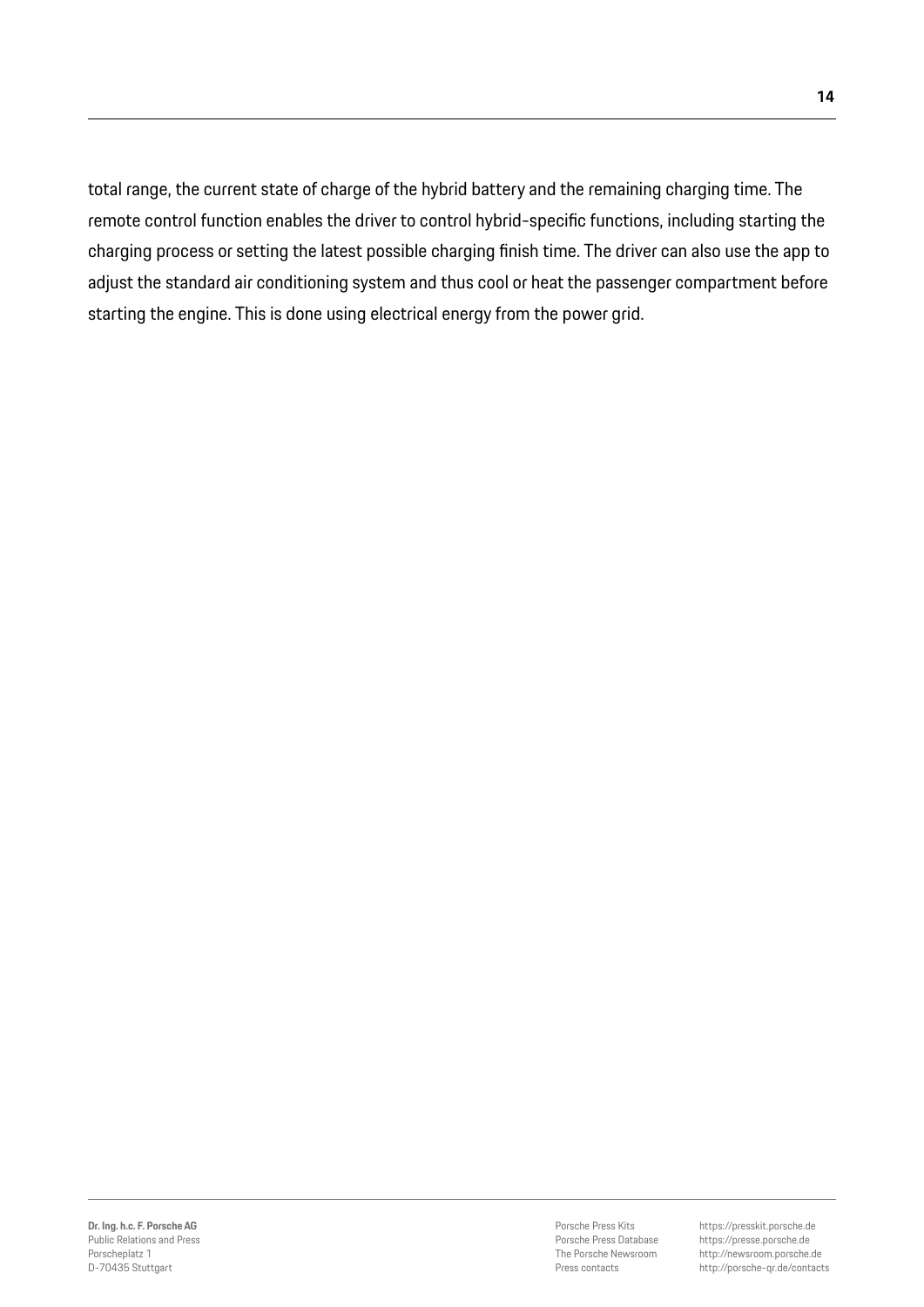## Assistance and comfort systems

# **Networked intelligence**

The Panamera Turbo S E-Hybrid Sport Turismo is equipped with numerous standard or optional assistance systems to make the driving experience not only more comfortable and convenient but also safer – including the outstanding Porsche InnoDrive and Night Vision Assist options. Night Vision Assist uses a thermal imaging camera to detect people and larger animals at distances of up to 300 metres, and provides corresponding coloured warnings in the cockpit. Porsche InnoDrive with adaptive cruise control is another ingenious feature: Based on three-dimensional, high-resolution navigation data, it calculates, and subsequently activates, the optimum acceleration and deceleration values as well as gear selections and coasting specifications for the next three kilometres. In doing so, the electronic co-pilot automatically takes corners, gradients and maximum speeds into account. Other vehicles and current speed limits are detected by the radar and video sensors and included in the control process.

The range of assistance systems has also been expanded for those situations in which even the fun of being in a Porsche is limited: driving in traffic jams. The traffic jam assist system supports the driver through integrated longitudinal and lateral control of the car in congested traffic situations at speeds of up to 60 km/h. It does this by following a detected tailback under ACC control and combining this with steering assistance via the electromechanical steering system, which can be easily overridden at any time.

Porsche Press Kits Porsche Press Database The Porsche Newsroom Press contacts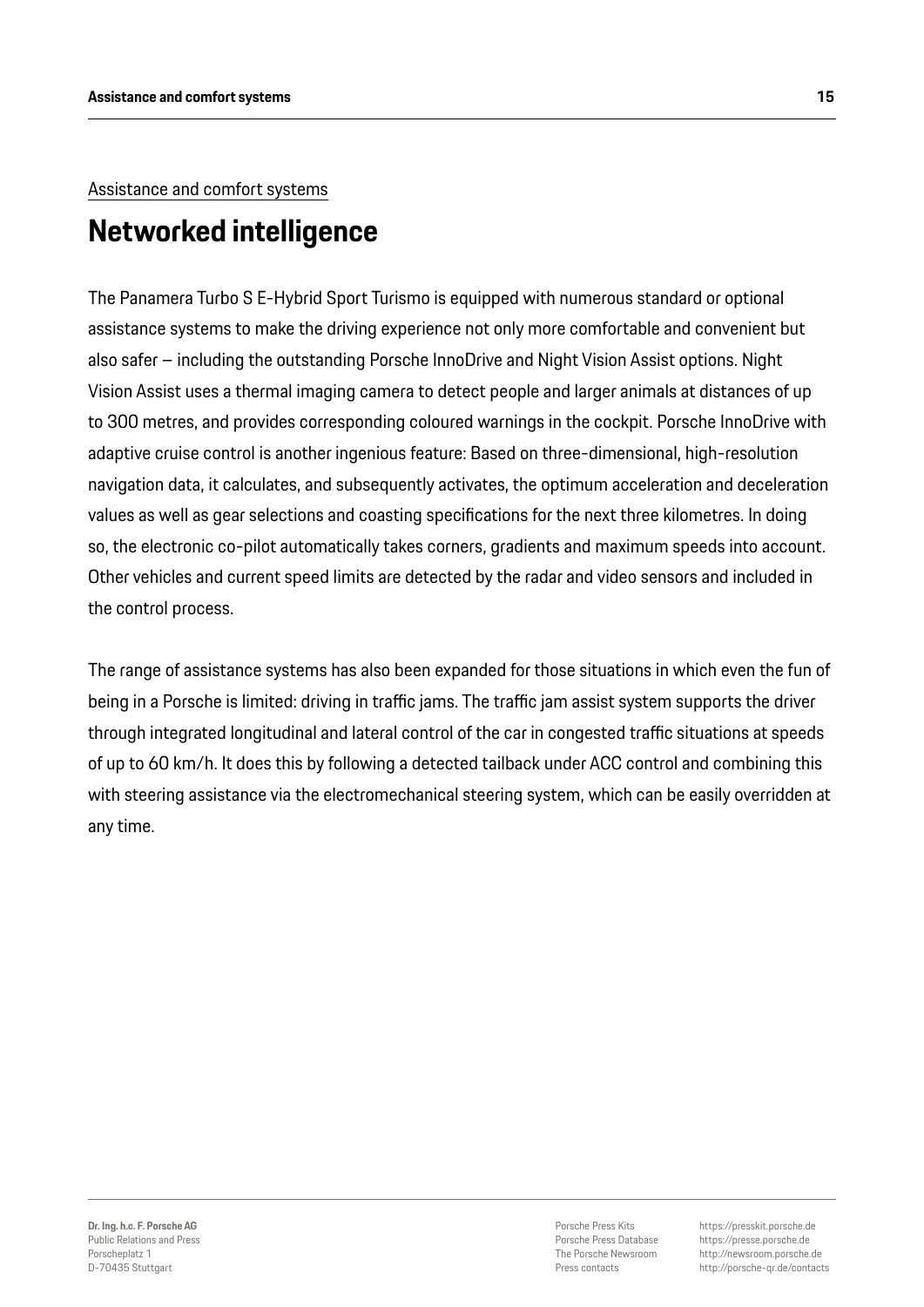#### Chassis and chassis systems

# **Wide balance between performance and comfort**

In keeping with the overall concept of the Panamera Sport Turismo, the chassis combines the ride comfort of a luxury saloon with the performance of a high-performance sports car. The basic chassis layout is complemented by a multitude of innovative systems designed for maximum comfort and performance. Virtually all of these assistance and convenience systems are part of the standard specification of the Panamera Turbo S E-Hybrid Sport Turismo – including adaptive air suspension with Porsche Active Suspension Management (PASM), the active chassis control system and anti-roll system Porsche Dynamic Chassis Control Sport (PDCC Sport) with Porsche Torque Vectoring Plus (PTV Plus) and the Porsche Ceramic Composite Brake (PCCB). A rear-axle steering system is also available as an option, transferring the steering precision and handling characteristics of a sports car to the luxury saloon class. In all Panamera models, the integrated Porsche 4D Chassis Control system analyses and synchronises all chassis systems in real time, providing data that is used to optimise handling.

#### **Optional rear-axle steering**

As an option, the Panamera Turbo S E-Hybrid Sport Turismo can be equipped with a rear-axle steering system. At low speeds of up to around 50 km/h, the rear wheels steer in the opposite direction to the front wheels – variable across the vehicle speed – up to a maximum steering angle of 2.8 degrees. Effectively, this approach shortens the wheelbase. The advantages include more dynamic steering behaviour and significantly improved manoeuvring and parking in tight spaces. At high speeds, the rear wheels turn in the same direction as the front axle depending on the speed. Here, rear-axle steering effectively serves to lengthen the wheelbase, which increases stability, for example when changing lanes on the motorway. Rear-axle steering is an active safety system that optimises driving dynamics; it also boosts comfort by reducing the required steering angle at low speeds. The integration of rear-axle steering also results in a more direct steering ratio on the front axle for an exceptionally sporty steering experience.

Porsche Press Kits Porsche Press Database The Porsche Newsroom Press contacts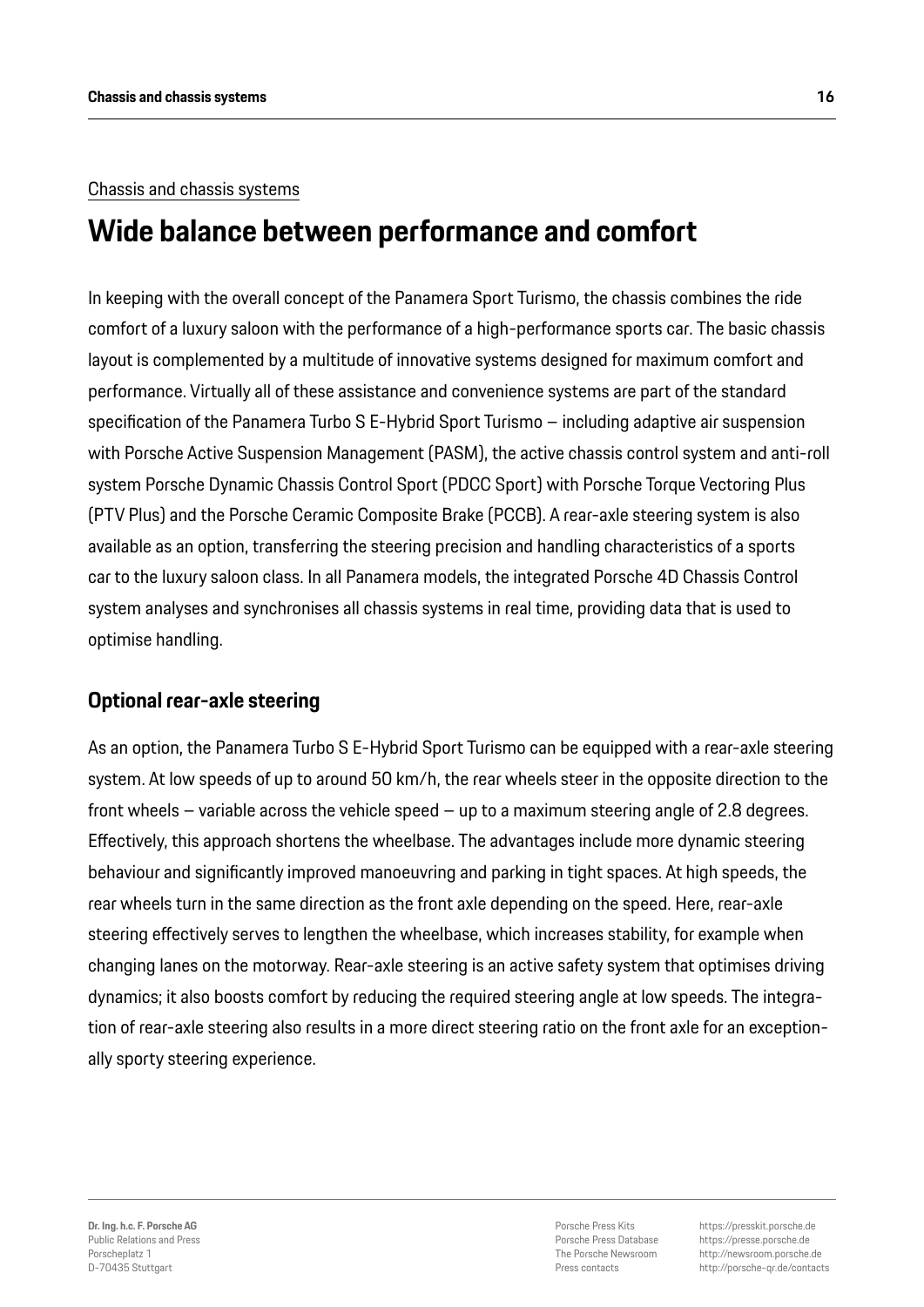### **Integrated Porsche 4D Chassis Control**

Porsche 4D Chassis Control is a centrally networked system. It analyses the current driving situation centrally in all three dimensions (longitudinal, lateral and vertical acceleration), uses these findings to calculate optimum information about the driving status, and makes this information available to all chassis systems uniformly and in real time – creating a fourth dimension in chassis control. As a result, the systems are able to respond to the imminent driving situation in an integrated manner. By way of example: When steering dynamically into a bend, the electronic damper control system PASM, the adaptive air suspension, rear-axle steering, PTV Plus and PDCC Sport systems work together to ensure optimum steering behaviour, exceptional agility and stability. The Porsche 4D Chassis Control issues a pulse to the chassis systems as soon as the driver steers the vehicle. This means that the systems are able to respond promptly and ensure maximum performance on bends.

### **Porsche Active Suspension Management (PASM)**

Porsche Active Suspension Management (PASM), which is part of the standard specification, is an electronic damping control system. The system responds to the road condition and driving style, using the information it gleans to continuously adjust the damping on each individual wheel. The dampers in the latest Panamera also boost responsiveness, fine-tuning the balance between comfort and sportiness. Three driving modes are available: "Normal", "Sport" and "Sport Plus". PASM functions as follows: Sensors monitor the body movements such as those that occur during heavy acceleration, braking, fast cornering, or on uneven road surfaces. PASM then sends the captured data to Porsche 4D Chassis Control. The control centre determines the current driving conditions and, depending on the active mode, sets the damper characteristics and also the spring rates for the adaptive air suspension system. 4D Chassis Control also co-ordinates the control parameters of the other electronic chassis systems. The result: enhanced vehicle stability, performance and comfort.

### **Adaptive air suspension with PASM**

The Panamera Turbo S E-Hybrid Sport Turismo is equipped as standard with an adaptive threechamber air suspension system. In terms of comfort levels in particular, the adaptive air suspension sets new benchmarks. It has been vastly overhauled compared to the air suspension of the first-generation Panamera. The current system has three instead of two switchable air chambers per spring

**Dr. Ing. h.c. F. Porsche AG** Public Relations and Press Porscheplatz 1 D-70435 Stuttgart

Porsche Press Kits Porsche Press Database The Porsche Newsroom Press contacts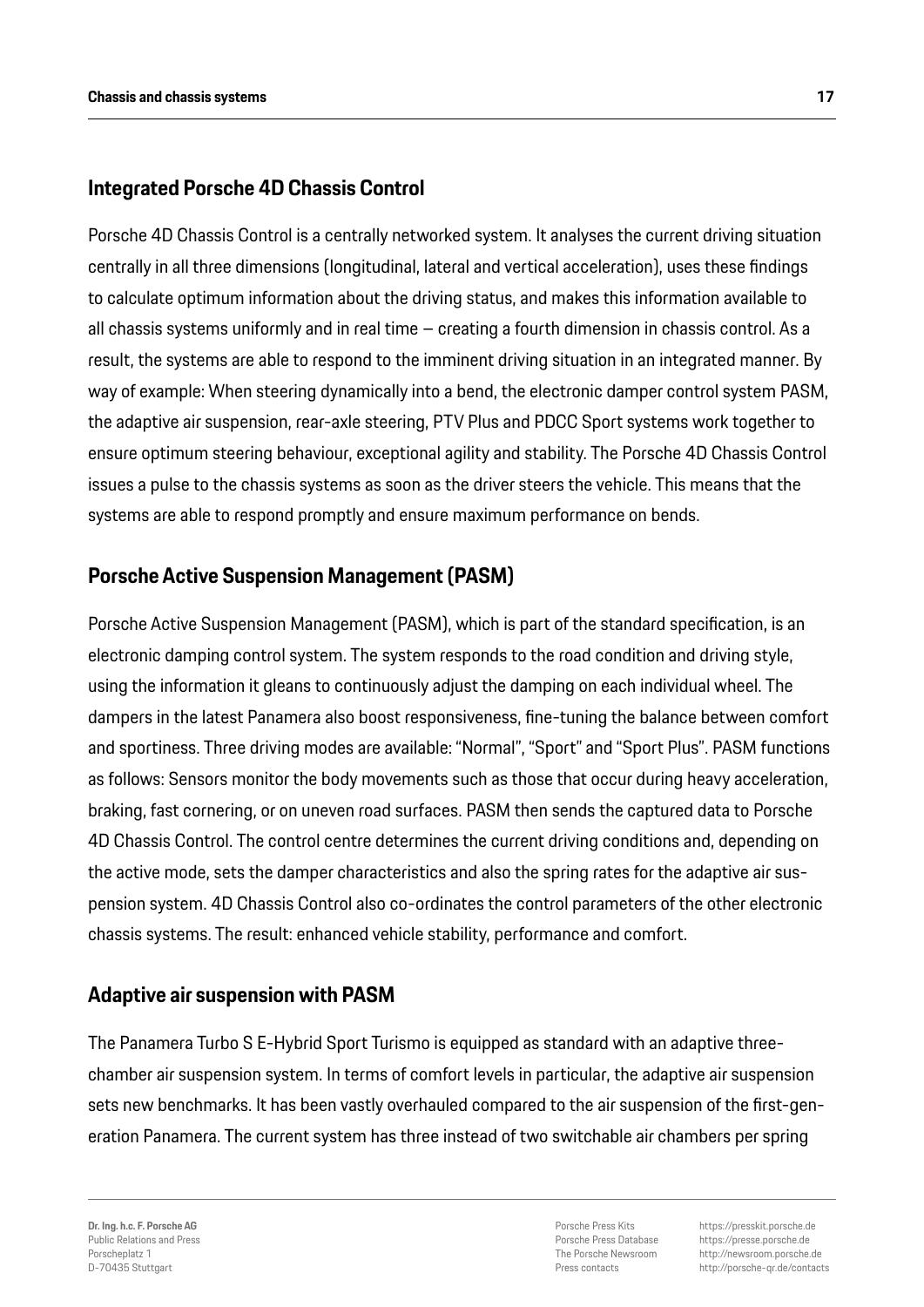strut and around 60 per cent greater air volume. This enables a considerably larger range of spring rates. The chassis can be set to a low basic spring rate for increased comfort, as the spring rate can be changed electronically in a fraction of a second where necessary – for example, during acceleration and braking or to reduce rolling motion.

The air suspension also offers the familiar advantages of the self-levelling function. In addition to the Normal Level, the system also offers a Lift Level and Low Level. The Lift Level raises the chassis by 20 millimetres, for example to prevent grounding the front spoiler at entrances to multi-storey car parks. The Low Level lowers the front axle by 28 millimetres and the rear axle by 20 millimetres to perfect the vehicle position on the road at high speeds and improve the aerodynamics.

### **Active anti-roll stabilisation PDCC Sport including PTV Plus**

In the Panamera Sport Turismo, Porsche Dynamic Chassis Control Sport (PDCC Sport) optimises the vehicle dynamics thanks to the integration of electromechnical anti-roll bars. The system responds significantly quicker than systems with hydraulic actuators and stiffens the anti-roll bars to minimise rolling of the body. In the Panamera, Porsche combines PDCC Sport with Porsche Torque Vectoring Plus (PTV Plus). The electronically controlled rear differential lock ensures variable drive torque distribution between the rear wheels, while selective wheel braking interventions generate additional steering torque on the rear axle. The result of this is even more agile steering behaviour. PTV Plus also delivers a noticeably higher level of traction when accelerating out of bends through targeted use of the differential lock.

Porsche Press Kits Porsche Press Database The Porsche Newsroom Press contacts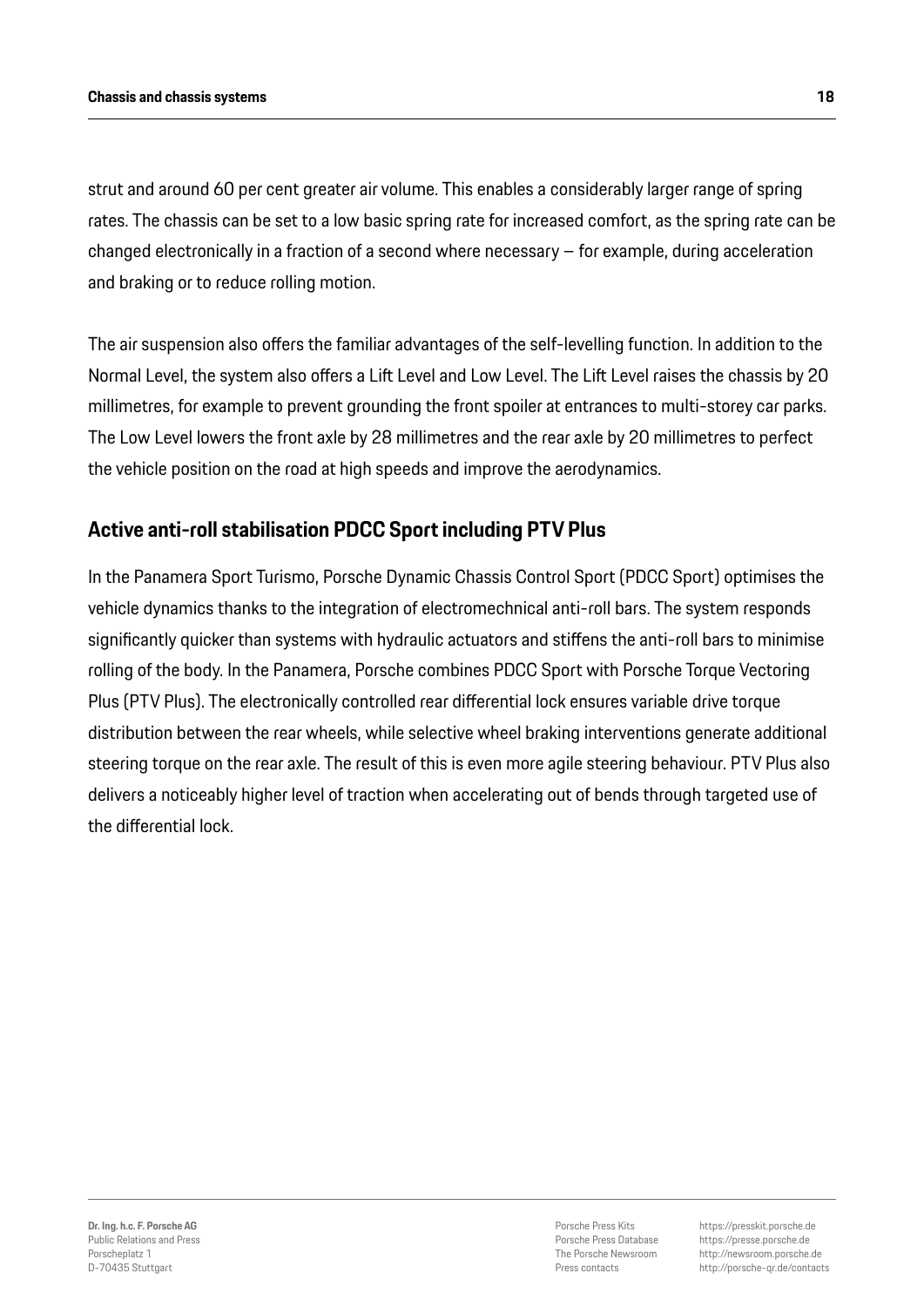#### **Exterior**

# **New design language for the luxury class**

With the Panamera Sport Turismo, Porsche has introduced to the luxury segment an avant-garde touring car offering a combination of dynamics, comfort and versatility that represents a unique alternative to the traditional saloon. The new Panamera Turbo S E-Hybrid Sport Turismo now occupies the top spot within this model line.

### **The silhouette: long roof line and striking D-pillar**

Just like the Panamera sports saloon, the Sport Turismo is also marked out by its dynamic proportions and by design elements that are as powerful as they are elegant. The Turbo S E-Hybrid Sport Turismo is 5,049 millimetres long, 1,432 millimetres high and 1,937 millimetres wide. It features a long wheelbase of 2,950 millimetres between the short body overhangs. The Panamera Turbo S E-Hybrid Sport Turismo is fitted with 21-inch wheels as standard.

An elongated window line and equally long roof contour run above the powerful wheel arches and the pronounced shoulders. Together with the polished black painted B-pillar and C-pillar trims, the tinted side windows with heat-insulating glass form a youthful and sharp surface running towards the rear. This is framed by a narrow, circumferential side window trim, which is finished in chrome on the Turbo S E-Hybrid. At the rear, the roof drops away much less dramatically than the window line, creating a striking, clear and unmistakeable D-pillar. This is inclined at an angle that is uncharacteristic for vehicles of this type, thus lending a sports car look in the shoulder area. One characteristic feature shared by all Panamera versions is the air outlet vents in the front wings. On the Panamera Turbo S E-Hybrid Sport Turismo, these are painted in the vehicle colour.

### **Roof technologies: Adaptive roof spoiler and panoramic roof system**

As an option, Porsche offers the Panamera Sport Turismo with a panoramic roof system. This is the largest sliding roof of its type so far developed by Porsche. The front area of the two-section glass roof can be raised or even fully opened. A continuously adjustable two-piece roll-up blind protects

**Dr. Ing. h.c. F. Porsche AG** Public Relations and Press Porscheplatz 1 D-70435 Stuttgart

Porsche Press Kits Porsche Press Database The Porsche Newsroom Press contacts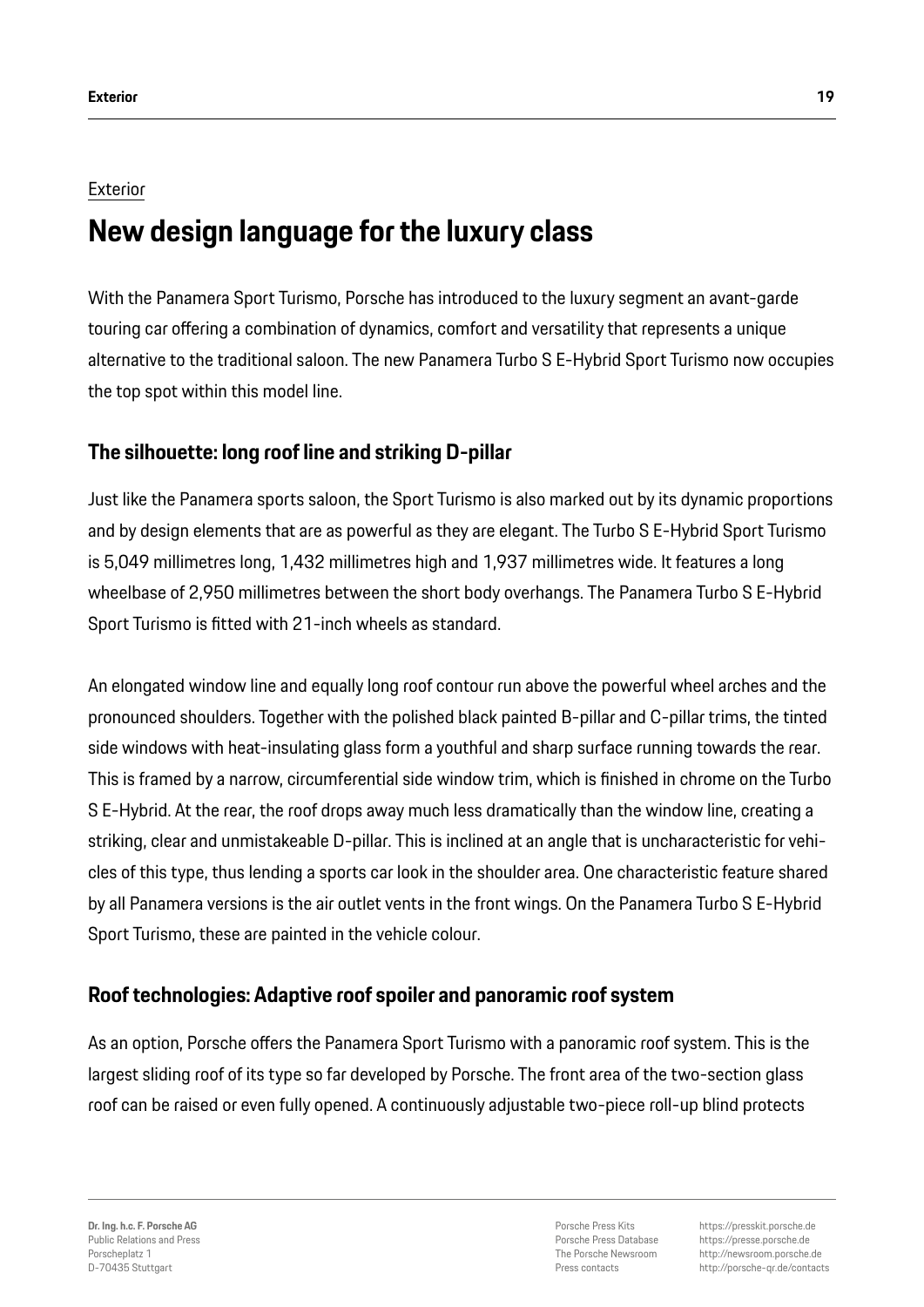the passenger compartment from strong sunlight where necessary. A roof transport system is also optionally available for all models. The maximum roof load is 75 kilograms with or without the panoramic roof system.

In the tailgate area, the roof line transitions into an adaptive spoiler, which is a key component of the Porsche Active Aerodynamics (PAA). The spoiler, which is painted in high-gloss black, reduces drag up to a speed of 170 km/h, thus reducing fuel consumption. Above this speed, it increases downforce on the rear axle, which optimises handling. This means that the roof spoiler is automatically raised to two positions depending on the driving situation and selected vehicle settings, and generates an additional downforce of up to 50 kilograms on the rear axle. Up to a speed of 170 km/h, the aerodynamic guide element reduces drag at an angle of minus seven degrees, thus optimising fuel consumption. Above 170 km/h, the roof spoiler automatically slides into the "Performance" position with an angle of plus one degree, thereby increasing driving stability and lateral dynamics. When in the "Sport" and "Sport Plus" driving modes, the roof spoiler moves to this position at speeds of 90 km/h upwards. The PAA system also provides active assistance by adapting the roof spoiler's angle of inclination to plus 26 degrees when the panoramic sliding roof is open at a speed of 90 km/h or above. In this case, the spoiler helps to minimise wind noise. If necessary, the roof spoiler can also be manually controlled via Porsche Communication Management (PCM). Active body elements also optimise the aerodynamics of the front section, using active cooling air intakes with variable control in the air intakes.

### **Rear section: three-dimensional light strip and low loading edge**

The design of the rear is dominated by the roof spoiler, the powerful sports car shoulders, and a horizontal strip containing the "Porsche" logo and the LED rear lights with four-point brake lights. Above this horizontal element, a narrow light strip runs across the entire width of the vehicle, which also makes the Panamera models unmistakeable at night. The consistent horizontal layering also emphasises the width of the Panamera Sport Turismo. Under the horizontal strip, the tailgate merges visually with the bumper and the side body elements. The electrically opening and closing tailgate stretches down to a low loading edge of just 63 centimetres.

Porsche Press Kits Porsche Press Database The Porsche Newsroom Press contacts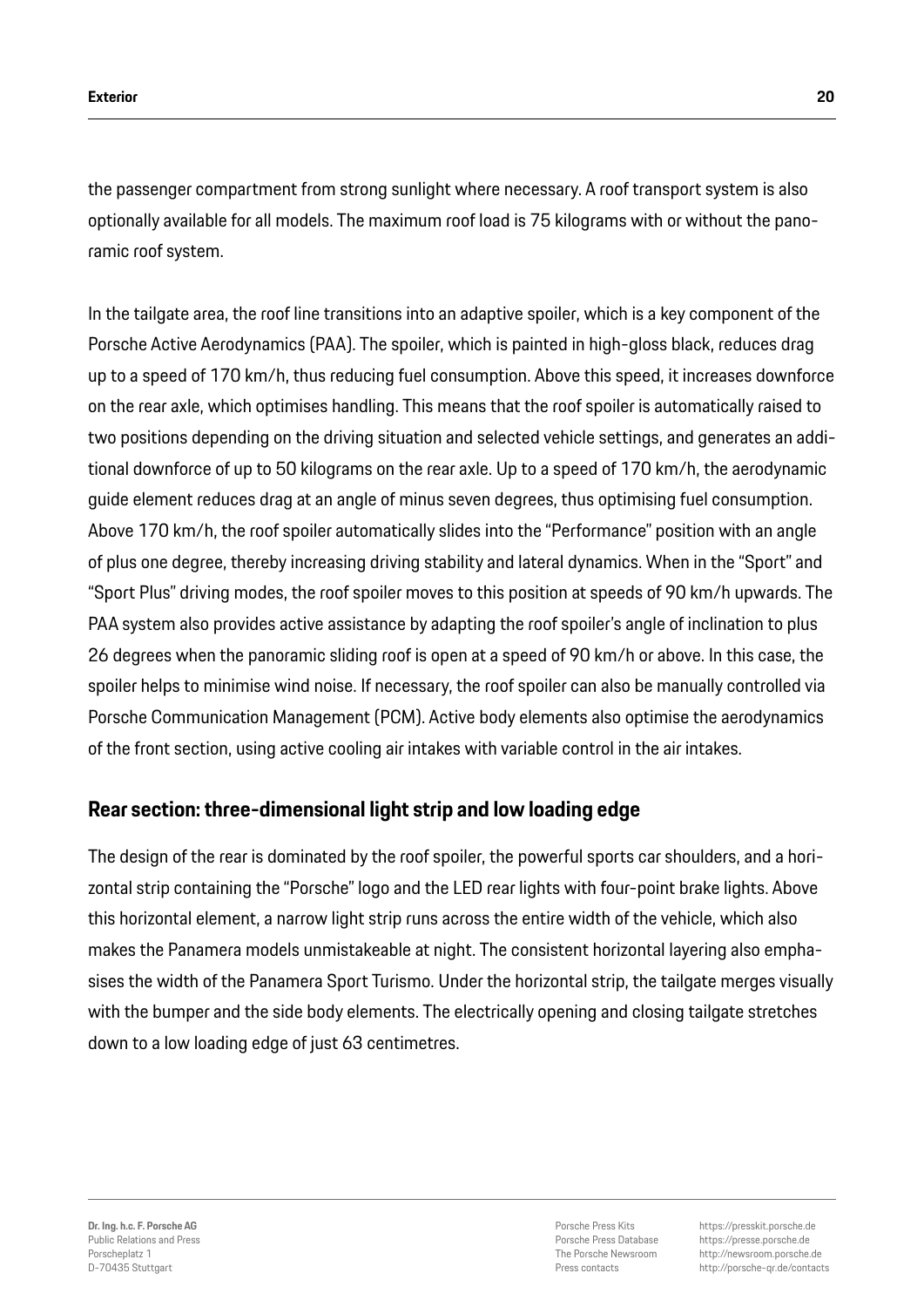The version-specific tailpipes of the exhaust system, which are always finished in brushed stainless steel, and a central diffusor are harmoniously integrated into the rear bumper. The Panamera Turbo Sport Turismo and Turbo S E-Hybrid Sport Turismo are fitted with square twin tailpipes designed specifically for these models.

### **Front section: distinctive wings and bonnet**

The Panamera Sport Turismo shares the typical sporty Porsche appearance of the front section with the sports saloon. Both models look very wide from the front. This effect is emphasised by the ratio of the large width of 1,937 millimetres (without exterior mirrors) to the comparatively low height of 1,432 millimetres, and as a result of the A-shaped, outward-facing air intake of the front section. At the same time, a precisely designed crossbar in the radiator grille emphasises the width. The arrowshaped bonnet with its striking, contoured power dome gives a wide and low look from the front – a design feature from the world of two-door sports cars. To the left and right of the power dome, precisely finished arched wings emerge from the bonnet. And the three different versions of LED main headlights with four-point LED daytime running lights also lend a sense of supremacy.

Porsche Press Kits Porsche Press Database The Porsche Newsroom Press contacts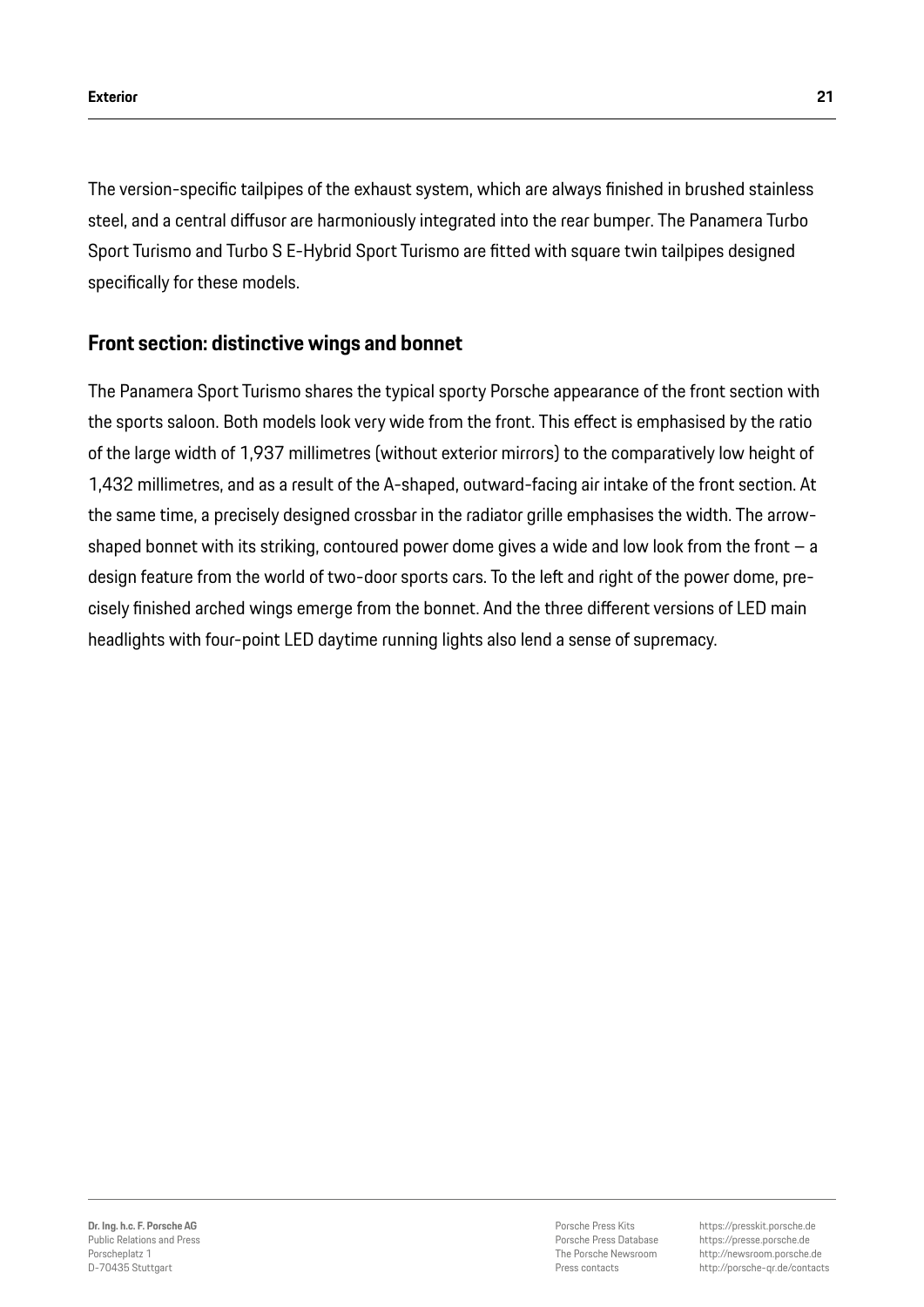#### Standard equipment

# **Innovative chassis systems straight from the factory**

The Panamera Turbo S E-Hybrid Sport Turismo features adaptive three-chamber air suspension with Porsche Active Suspension Management (PASM) and Porsche's all-wheel drive system, Porsche Traction Management (PTM), as standard. The extended standard equipment of the Panamera Turbo S E-Hybrid Sport Turismo includes the active chassis control system and anti-roll system Porsche Dynamic Chassis Control Sport (PDCC Sport) with Porsche Torque Vectoring Plus (PTV Plus), 21-inch alloy wheels in 911 Turbo design and the Porsche Ceramic Composite Brake (PCCB).

Hybrid-specific equipment includes the Porsche Universal Charger (AC) with transport bag and wall mount, a vehicle cable to connect the control unit and the car (2.5 metres) and two supply cables (one to connect the control unit to the domestic electrical outlet; the other to connect the 400-volt industrial electrical outlet to the operator control unit).

#### **Extensive range of colours as standard**

The external look of the top-of-the-range Panamera Sport Turismo model is characterised by its two brushed stainless steel twin tailpipes, the 'e-hybrid' logo on the side and the model name on the tailgate in silver (high-gloss) with "Acid Green" edging, brake callipers in "Acid Green", LED main headlights with the Porsche Dynamic Light System (PDLS) and the automatically retractable four-way rear spoiler. The Panamera Turbo S E-Hybrid Sport Turismo can be painted as standard in non-metallic "Black" and "White", or metallic "Carrara White Metallic", "Jet Black Metallic", "Volcano Grey Metallic", "Rhodium Silver Metallic", "Sapphire Blue Metallic", "Night Blue Metallic", "Agate Grey Metallic", "Mahogany Metallic", "Burgundy Red Metallic" and "Ristretto Brown Metallic". Optional special colours and individual paint finishes are also available.

### **14-way seats, Bose® sound system and full leather interior**

The range of standard equipment inside the vehicle has also been expanded. The Panamera Turbo S E-Hybrid Sport Turismo is equipped as standard with auxiliary air conditioning, front comfort seats with electrical 14-way adjustment and memory package, heated seats front and rear, leather interior

Porsche Press Kits Porsche Press Database The Porsche Newsroom Press contacts